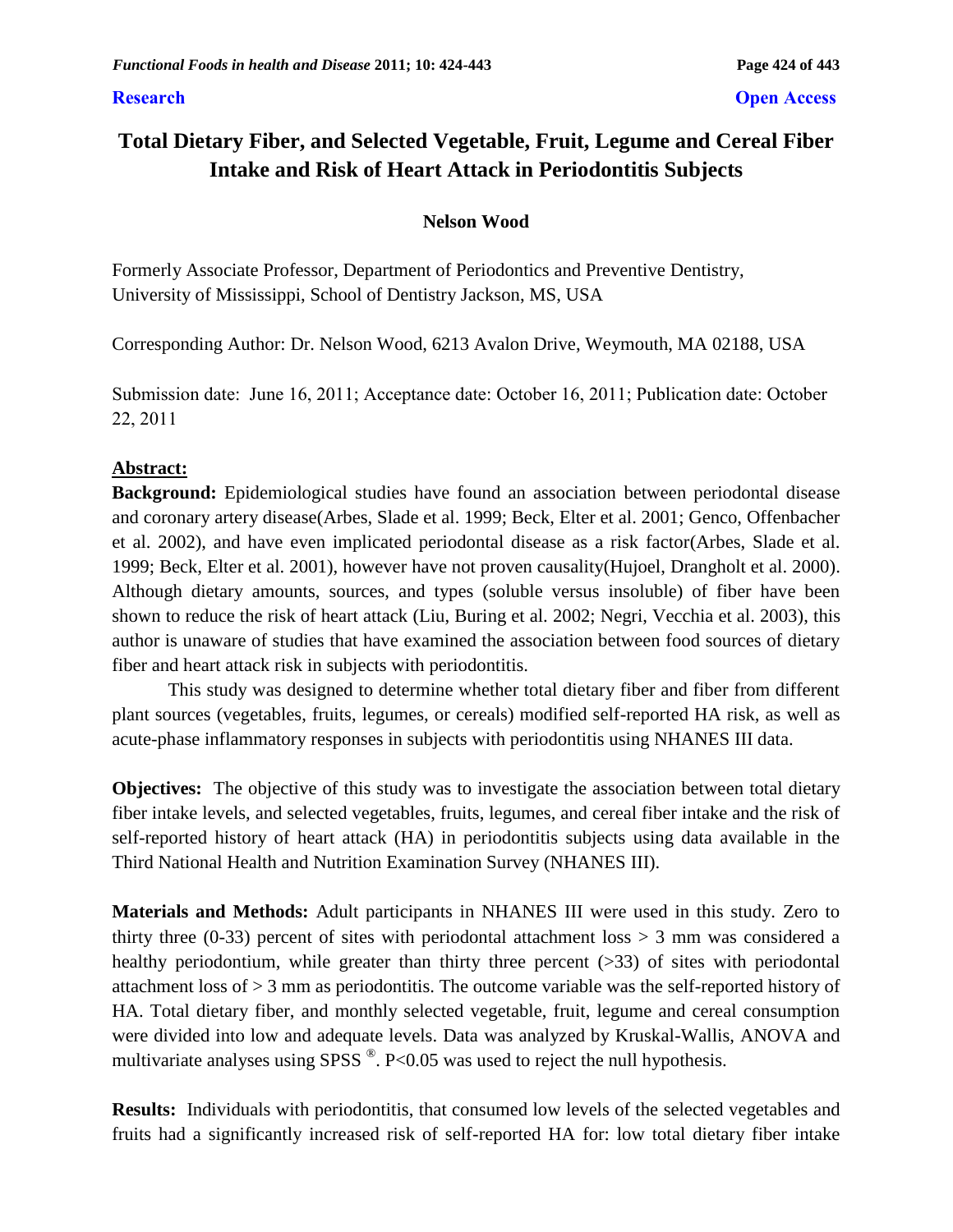levels(P<0.005); low levels of selected vegetables - low broccoli and any other vegetables(P<0.01); Brussels sprouts, carrots, cabbages, spinach and tossed salads(P<0.05), and low selected fruits – citrus fruits, peaches/nectarines and any other fruits(P<0.05), adjusting for confounders of both diseases and energy (Kcal). Adjusting the model further for serum antioxidants, dietary cholesterol and other fat intake maintained a significantly higher HA risk for: low total dietary fiber intake levels(P<0.05); low levels of selected vegetables - low broccoli, spinach( $P<0.05$ ) and any other vegetables( $P=0.05$ ); but significantly increased HA risk with low all-bran cereal( $P<0.05$ ). Serum CRP and creatinine, and plasma fibrinogen, were significantly affected by fiber quantity and source in periodontitis versus healthy periodontium subjects, and in periodontitis and healthy periodontium subjects individually  $(P<0.05)$ 

**Conclusions:** It is theorized that subjects with periodontitis that consume inadequate levels of total dietary fiber, and inadequate fiber from selected vegetables, fruits, legumes, and cereals are likely to increase their risk of heart attack.

**Keywords:** Dietary Fiber, Periodontitis, Heart Attack

#### **Background:**

Numerous previous prospective (Morris, Marr et al. 1977; Kromhout, Bosschieter et al. 1982; Kushi, Lew et al. 1985; Khaw and Barrett-Connor 1987; Fehily, Yarnell et al. 1993), epidemiological (Martinez-Gonzalez, Fernandez-Jarne et al. 2002) and observational studies (Liu, Buring et al. 2002; Martinez-Gonzalez, Fernandez-Jarne et al. 2002; Negri, Vecchia et al. 2003) have suggested that dietary fiber intake protects against myocardial infarction, or heart attack (HA), but most studies have been unable to distinguish the independent effects of dietary fiber from other beneficial food constituents of high fiber foods and sources of fiber. Recommended dietary fiber intakes are not being met(Alaimo, McDowell et al.), because intakes of good sources of dietary fiber, fruits, vegetables, whole and high-fiber grain products, and legumes are low (Marlett and Cheung 1997; Marlett, McBurney et al. 2002).

Several studies have demonstrated that dietary preferences are altered with tooth loss (Krall, Hayes et al. 1998; Walls, Steele et al. 2000; Hung, Willett et al. 2003; Nowjack-Raymer and Sheiham 2003), and it has also been suggested that edentulous subjects may have an increased heart attack risk, due to their inability to chew fibrous foods (Johanson, Tidehag et al. 1994).

Epidemiological studies have found an association between periodontal disease and coronary artery disease(Arbes, Slade et al. 1999; Beck, Elter et al. 2001; Genco, Offenbacher et al. 2002), and have even implicated periodontal disease as a risk factor(Arbes, Slade et al. 1999; Beck, Elter et al. 2001), however have not proven causality(Hujoel, Drangholt et al. 2000). Acknowledged risk factors for heart attack are also risk factors for periodontal disease(Grossi and Genco 1998). Although dietary amounts, sources, and types (soluble versus insoluble) of fiber have been shown to reduce the risk of heart attack (Liu, Buring et al. 2002; Negri, Vecchia et al. 2003), this author is unaware of studies that have examined the association between food sources and amounts of dietary fiber and heart attack risk in subjects with periodontitis.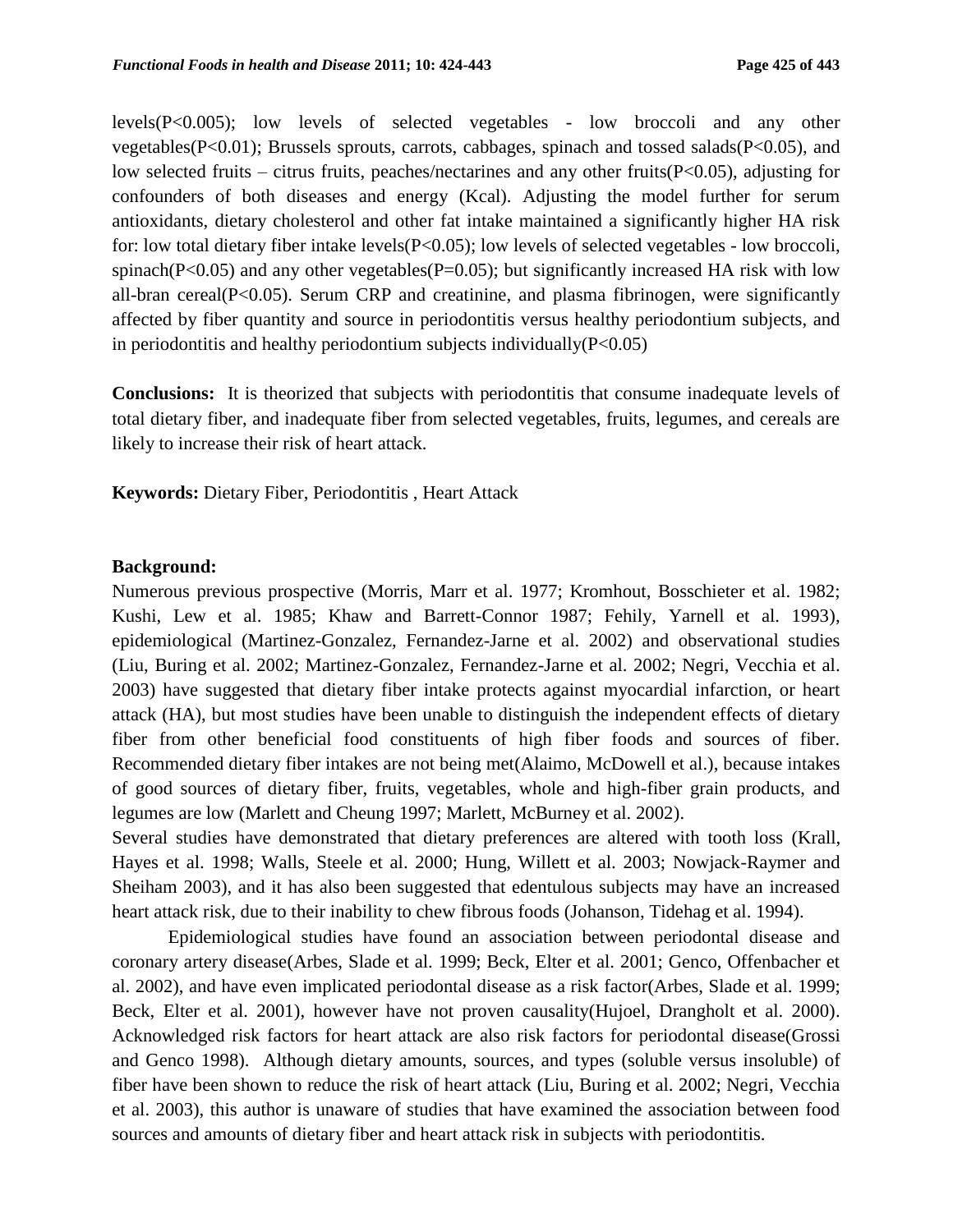This study was designed to determine whether total dietary fiber intake levels and fiber from different plant sources (vegetables, fruits, legumes, or cereals) modified self-reported HA risk, as well as acute-phase inflammatory responses in subjects with periodontitis using NHANES III data.

#### **Materials and Methods:**

Data for this study was obtained from NHANES III, conducted from 1988 to 1994, which was designed to provide estimates of the health status of the United States' civilian, noninstitutionalized population aged two months and over (Ezzati, Massey et al. 1992). For this analysis, three public use data files – household adult ((DHHS) 1996a), examination ((DHHS) 1996a), and laboratory ((DHHS) 1996b) were obtained in CD-ROM and merged into one data file. This study was limited to individuals eighteen years of age +. The independent variable of interest was the percent of periodontal sites per subject with attachment loss (PAL) of  $> 3$ millimeters (mm). Periodontal examinations were conducted in the mobile examination centers by six calibrated dentists trained in the use of epidemiological indices for oral health and are described elsewhere (Arbes, Slade et al. 1999). For this study, extent scores (Carlos, Wolfe et al. 1986), representing the percent of sites per subject with attachment loss of 3 mm or greater, were calculated and categorized into two levels

Zero to thirty three (0-33) percent of sites with PAL of  $> 3$  mm was considered normal, while greater than thirty three  $(>=33)$  percent of sites with PAL  $> 3$  mm was defined as periodontitis. The threshold of 3 mm was used to increase the likelihood that attachment loss was the result of disease and not measurement error. This grouping was consistent with other studies reporting NHANES III data (Arbes, Slade et al. 1999). The analysis excluded persons who were edentulous.

Another outcome variable was the "self-reported history of heart attack". The administration of food-frequency questionnaires and a detailed 24-hour dietary recall was used to record food consumption. Monthly total dietary fiber (g/day) intake, and selected monthly vegetable, and cereal consumption was calculated and divided into low or adequate levels.

|                            | <b>Monthly Consumption</b> |          | Total   |         |           |
|----------------------------|----------------------------|----------|---------|---------|-----------|
| <b>Selected Food</b>       | Level (servings)           |          | Dietary | Soluble | Insoluble |
|                            | Low                        | Adequate | Fiber   | Fiber   | Fiber     |
|                            | $\geq$<br>$\leq$           |          | (grams) | (grams) | (grams)   |
| <b>Selected Vegetables</b> |                            |          |         |         |           |
| <b>Broccoli</b>            | 5.2                        | 5.2      | 2.7     | 0.3     | 2.4       |
| <b>Brussels</b> sprouts    | 3.3                        | 3.3      | 3.3     | 0.2     | 2.8       |
| Carrots                    | 8.0                        | 8.0      | 2.1     | 0.2     | 1.9       |
| Cabbages                   | 4.5                        | 4.5      | 1.2     | 0.1     | 1.1       |
| Spinach                    | 4.5                        | 4.5      | 2.0     | 0.5     | 1.5       |

**Table 1.** Consumption levels of selected vegetables, fruits, legumes, and cereals, including fiber content.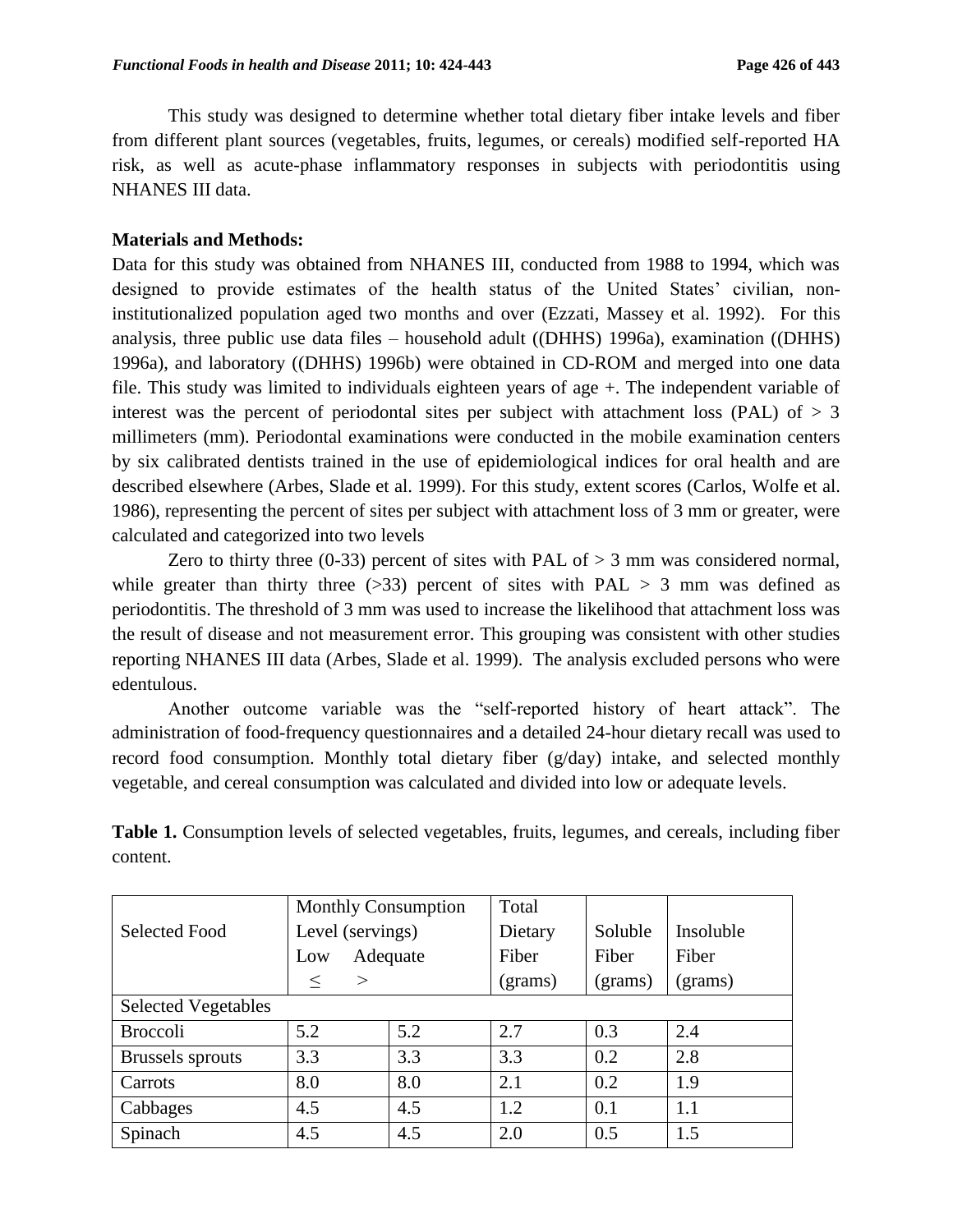| <b>Tossed Salad</b>        | 10.0 | 10.0 | 1.0  |     |      |  |
|----------------------------|------|------|------|-----|------|--|
| Any other Veget.           | 12.2 | 12.2 | 3.0  | 0.2 | 2.8  |  |
| <b>Selected Fruits</b>     |      |      |      |     |      |  |
| <b>Citrus Fruits</b>       | 7.4  | 7.4  | 2.0  | 0.5 | 1.5  |  |
| Melons                     | 2.8  | 2.8  | 0.9  | 0.1 | 0.8  |  |
| Peaches/Nectarines         | 4.9  | 4.9  | 2.0  |     |      |  |
| Any other fruits           | 15.8 | 15.8 | 2.6  | 0.3 | 2.3  |  |
| <b>Selected Legumes</b>    |      |      |      |     |      |  |
| <b>Beans</b>               | 9.3  | 9.3  | 6.6  | 1.5 | 5.1  |  |
| <b>Selected Cereals</b>    |      |      |      |     |      |  |
| All-Bran                   | 2.2  | 2.2  | 13.5 | 2.0 | 11.5 |  |
| Total, etc.                | 1.6  | 1.6  | 3.0  | 0.2 | 2.8  |  |
| All other cold             | 12.2 | 12.2 | 1.1  | 0.1 | 1.0  |  |
| Hot                        | 3.3  | 3.3  | 4.4  | 1.7 | 2.7  |  |
|                            |      |      |      |     |      |  |
| <b>Total Dietary Fiber</b> | 14.5 | 14.5 |      |     |      |  |

Non-fasting, venous blood was collected and analyzed for serum C-reactive protein (CRP), fibrinogen (FIB), and creatinine (CRTN) levels (DHHS 1996).

Data was analyzed using SPSS® version 10.1. Group comparisons were made using Kruskal-Wallis, ANOVA, multivariate general linear models using a Bonferroni adjustment, and multivariate logistic regression to calculate crude odds ratios. Established risk factors for periodontal disease and HA risk were selected covariables. The covariables were age, race, gender, body mass index (BMI), smoking history, a self-reported history of diabetes (selfreported by "Has the doctor ever told you that you have diabetes?"), hypertension, socioeconomic status [poverty income ratio (unimputed income)], education level (years), serum carotene, folate, vitamins E and C. Furthermore, in order to determine if this effect was due to exogenous antioxidants derived from selected vegetables, fruits, legumes, and cereal consumption, this researcher also controlled for other serum anti-oxidants ( lutein/zeaxanthin, cryptoxanthin, and lycopene); and dietary cholesterol, fat, and Kilocalorie (Kcal) intake in the multinomial logistic regression model. P<0.05 was used to reject the null hypothesis.

# **Results:**

# *Baseline Findings*

Subjects with periodontitis had risk factors including demographics, smoking, medical conditions, inflammatory biomarkers, serum antioxidants, and dietary intake. When compared with healthy subjects, periodontitis subjects significantly younger and male (P<0.05); had significantly higher body mass index waist circumference to hip circumference ratio (P<0.001) and significantly lower serum folate levels (P<0.05). Individuals with a history of HA also had risk factors including demographics, smoking, medical conditions, inflammatory markers and antioxidant intake. When compared with individuals reporting no history of HA, individuals with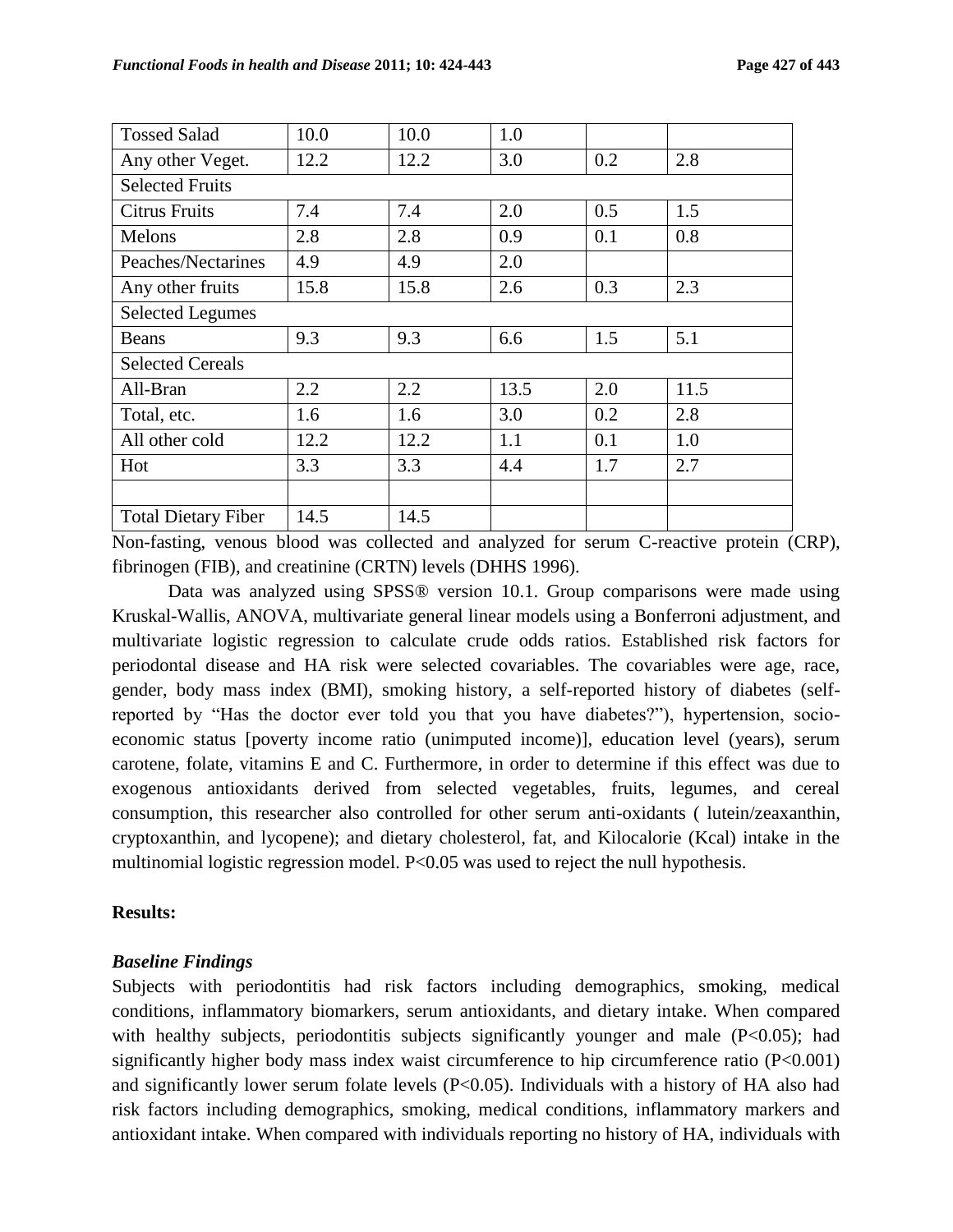a history of HA were less educated and poorer (P<0.05), and had significantly lower serum βcarotene levels (P<0.05).

| (13,001)<br>(2,017)<br><b>Attack</b><br><b>Attack</b><br><b>Baseline Characteristics</b><br>(16,660)<br>(840)<br>Mean±SEM<br>Demographics<br>Mean±SEM<br>$47.4 \pm 0.2$<br>$45.9 \pm 0.6*$<br>$47.5 \pm 0.2$<br>$47.8 \pm 0.7$<br>Age, y<br>Male, %<br>$62.3*$<br>46.7<br>47.3<br>48.8<br>Race, %<br>Caucasian<br>86.6<br>13.4<br>95.3<br>4.7<br>84.4<br>15.6<br>95.2<br>Afr.Amer.<br>4.8<br>13.5<br>4.8<br>Other<br>86.5<br>95.2<br><b>Education Level</b> , years<br>$10.84 \pm 0.04$<br>$10.66 \pm 0.11$<br>$10.86 \pm 0.03$<br>$9.71 \pm 0.14*$<br>$245.7 \pm 5.5$<br>Poverty Index<br>$235.0 \pm 2.1$<br>$238.8 \pm 1.4$<br>$227.2 \pm 6.0*$<br><b>Heart Attack Risk Factors</b><br>Systolic B.P., mm Hg<br>$118.52 \pm 0.21$<br>$119.01 \pm 0.57$<br>$118.38 \pm 0.18$<br>117.30±0.90<br>Diastolic B.P., mm Hg<br>$68.73 \pm 0.38$<br>$68.71 \pm 0.12$<br>69.99±0.14<br>$67.92 \pm 0.64$ |                       |  | No Perio.        | Yes Perio. | No Heart         | <b>Yes Heart</b> |
|------------------------------------------------------------------------------------------------------------------------------------------------------------------------------------------------------------------------------------------------------------------------------------------------------------------------------------------------------------------------------------------------------------------------------------------------------------------------------------------------------------------------------------------------------------------------------------------------------------------------------------------------------------------------------------------------------------------------------------------------------------------------------------------------------------------------------------------------------------------------------------------------|-----------------------|--|------------------|------------|------------------|------------------|
|                                                                                                                                                                                                                                                                                                                                                                                                                                                                                                                                                                                                                                                                                                                                                                                                                                                                                                |                       |  |                  |            |                  |                  |
|                                                                                                                                                                                                                                                                                                                                                                                                                                                                                                                                                                                                                                                                                                                                                                                                                                                                                                |                       |  |                  |            |                  |                  |
|                                                                                                                                                                                                                                                                                                                                                                                                                                                                                                                                                                                                                                                                                                                                                                                                                                                                                                |                       |  |                  |            |                  |                  |
|                                                                                                                                                                                                                                                                                                                                                                                                                                                                                                                                                                                                                                                                                                                                                                                                                                                                                                |                       |  |                  |            |                  |                  |
|                                                                                                                                                                                                                                                                                                                                                                                                                                                                                                                                                                                                                                                                                                                                                                                                                                                                                                |                       |  |                  |            |                  |                  |
|                                                                                                                                                                                                                                                                                                                                                                                                                                                                                                                                                                                                                                                                                                                                                                                                                                                                                                |                       |  |                  |            |                  |                  |
|                                                                                                                                                                                                                                                                                                                                                                                                                                                                                                                                                                                                                                                                                                                                                                                                                                                                                                |                       |  |                  |            |                  |                  |
|                                                                                                                                                                                                                                                                                                                                                                                                                                                                                                                                                                                                                                                                                                                                                                                                                                                                                                |                       |  |                  |            |                  |                  |
|                                                                                                                                                                                                                                                                                                                                                                                                                                                                                                                                                                                                                                                                                                                                                                                                                                                                                                |                       |  |                  |            |                  |                  |
|                                                                                                                                                                                                                                                                                                                                                                                                                                                                                                                                                                                                                                                                                                                                                                                                                                                                                                |                       |  |                  |            |                  |                  |
|                                                                                                                                                                                                                                                                                                                                                                                                                                                                                                                                                                                                                                                                                                                                                                                                                                                                                                |                       |  |                  |            |                  |                  |
|                                                                                                                                                                                                                                                                                                                                                                                                                                                                                                                                                                                                                                                                                                                                                                                                                                                                                                |                       |  |                  |            |                  |                  |
|                                                                                                                                                                                                                                                                                                                                                                                                                                                                                                                                                                                                                                                                                                                                                                                                                                                                                                |                       |  |                  |            |                  |                  |
|                                                                                                                                                                                                                                                                                                                                                                                                                                                                                                                                                                                                                                                                                                                                                                                                                                                                                                |                       |  |                  |            |                  |                  |
|                                                                                                                                                                                                                                                                                                                                                                                                                                                                                                                                                                                                                                                                                                                                                                                                                                                                                                | Pulse Rate, beats/min |  | $76.44 \pm 0.13$ | 75.90±0.34 | $75.61 \pm 0.11$ | 75.24±0.49       |
| Diabetes History, % yes<br>7.2<br>7.1<br>8.1<br>8.1                                                                                                                                                                                                                                                                                                                                                                                                                                                                                                                                                                                                                                                                                                                                                                                                                                            |                       |  |                  |            |                  |                  |
| <b>Body Mass Index</b><br>23.79±0.22<br>$26.38 \pm 0.05$<br>27.25±0.12†<br>$23.54 \pm 0.05$                                                                                                                                                                                                                                                                                                                                                                                                                                                                                                                                                                                                                                                                                                                                                                                                    |                       |  |                  |            |                  |                  |
| Waist to Hip Ratio<br>$.889 \pm .001$<br>$.964 \pm .002$ †<br>$.908 \pm .001$<br>$.907 \pm .003$                                                                                                                                                                                                                                                                                                                                                                                                                                                                                                                                                                                                                                                                                                                                                                                               |                       |  |                  |            |                  |                  |
| Smoking: Packs/day<br>$1.01 \pm 0.16$<br>$1.23 \pm 0.09$<br>$1.20 \pm 0.05$<br>$1.42 \pm 0.29$                                                                                                                                                                                                                                                                                                                                                                                                                                                                                                                                                                                                                                                                                                                                                                                                 |                       |  |                  |            |                  |                  |
| Current Smoker, % yes<br>51.7<br>48.4<br>51.0<br>50.2                                                                                                                                                                                                                                                                                                                                                                                                                                                                                                                                                                                                                                                                                                                                                                                                                                          |                       |  |                  |            |                  |                  |
| <b>Serum Levels</b><br><b>Blood Chemistry</b>                                                                                                                                                                                                                                                                                                                                                                                                                                                                                                                                                                                                                                                                                                                                                                                                                                                  |                       |  |                  |            |                  |                  |
| $0.42 \pm 0.02$<br>$0.42 \pm 0.01$<br>$0.42 \pm 0.02$<br>C-Reactive Protein(mg/dL)<br>$0.44 \pm 0.01$                                                                                                                                                                                                                                                                                                                                                                                                                                                                                                                                                                                                                                                                                                                                                                                          |                       |  |                  |            |                  |                  |
| Fibrinogen (mg/dL)<br>$317.7 \pm 1.2$<br>$318.9 \pm 1.4$<br>$319.6 \pm 4.0$<br>$321.9 \pm 5.5$                                                                                                                                                                                                                                                                                                                                                                                                                                                                                                                                                                                                                                                                                                                                                                                                 |                       |  |                  |            |                  |                  |
| Creatinine<br>$1.066 \pm 0.004$<br>$1.083 \pm 0.014$<br>$1.068 \pm 0.003$<br>$1.057 \pm 010$                                                                                                                                                                                                                                                                                                                                                                                                                                                                                                                                                                                                                                                                                                                                                                                                   |                       |  |                  |            |                  |                  |
| $132.2 \pm 1.5$<br>$133.9 \pm 3.5$<br>$133.1 \pm 1.3$<br>$136.0 \pm 5.4$<br>Triglycerides                                                                                                                                                                                                                                                                                                                                                                                                                                                                                                                                                                                                                                                                                                                                                                                                      |                       |  |                  |            |                  |                  |
| $194.3 \pm 1.6$<br>Cholesterol<br>$193.2 \pm 0.5$<br>$192.4 \pm 1.2$<br>$194.1 \pm 0.4$                                                                                                                                                                                                                                                                                                                                                                                                                                                                                                                                                                                                                                                                                                                                                                                                        |                       |  |                  |            |                  |                  |
| Low Density Lipoproteins<br>$122.9 \pm 0.7$<br>$124.3 \pm 0.6$<br>$124.0 \pm 2.4$<br>$124.0 \pm 1.8$                                                                                                                                                                                                                                                                                                                                                                                                                                                                                                                                                                                                                                                                                                                                                                                           |                       |  |                  |            |                  |                  |
| <b>High Density Lipoproteins</b><br>$51.7 \pm 0.1$<br>$51.3 \pm 0.5$<br>$132.2 \pm 1.5$<br>$133.9 \pm 3.5$                                                                                                                                                                                                                                                                                                                                                                                                                                                                                                                                                                                                                                                                                                                                                                                     |                       |  |                  |            |                  |                  |
| <b>WBC Count</b><br>$7.38 \pm 0.02$<br>$7.37 \pm 0.02$<br>$7.35 \pm 0.08$<br>$7.45 \pm 0.06$                                                                                                                                                                                                                                                                                                                                                                                                                                                                                                                                                                                                                                                                                                                                                                                                   |                       |  |                  |            |                  |                  |
| Serum Level<br>Antioxidants                                                                                                                                                                                                                                                                                                                                                                                                                                                                                                                                                                                                                                                                                                                                                                                                                                                                    |                       |  |                  |            |                  |                  |
| $535.8 \pm 21.5$<br>Serum $\beta$ -Carotene( $\mu$ g/dL)<br>$435.4 \pm 6.2$<br>402.6±23.8*<br>$519.4 \pm 8.8$                                                                                                                                                                                                                                                                                                                                                                                                                                                                                                                                                                                                                                                                                                                                                                                  |                       |  |                  |            |                  |                  |
| Serum Tocopherol $(\mu g/dL)$<br>$8.02 \pm 0.18$<br>$8.29 \pm 0.07$<br>$8.21 \pm 0.25$<br>$9.53 \pm 0.10$                                                                                                                                                                                                                                                                                                                                                                                                                                                                                                                                                                                                                                                                                                                                                                                      |                       |  |                  |            |                  |                  |
| Serum Vitamin C(mg/dL)<br>$.756 \pm 0.013$<br>$.763 \pm 0.005$<br>$.753 \pm 0.004$<br>$.744 \pm .018$                                                                                                                                                                                                                                                                                                                                                                                                                                                                                                                                                                                                                                                                                                                                                                                          |                       |  |                  |            |                  |                  |
| Serum Folate(ng/mL)<br>$7.16 \pm 0.06$<br>$6.80 \pm 0.14*$<br>$6.83 \pm 0.05$<br>$6.60 \pm 0.16$                                                                                                                                                                                                                                                                                                                                                                                                                                                                                                                                                                                                                                                                                                                                                                                               |                       |  |                  |            |                  |                  |

**Table 2.** Baseline demographics, medical conditions, blood chemistry, and serum anti-oxidants.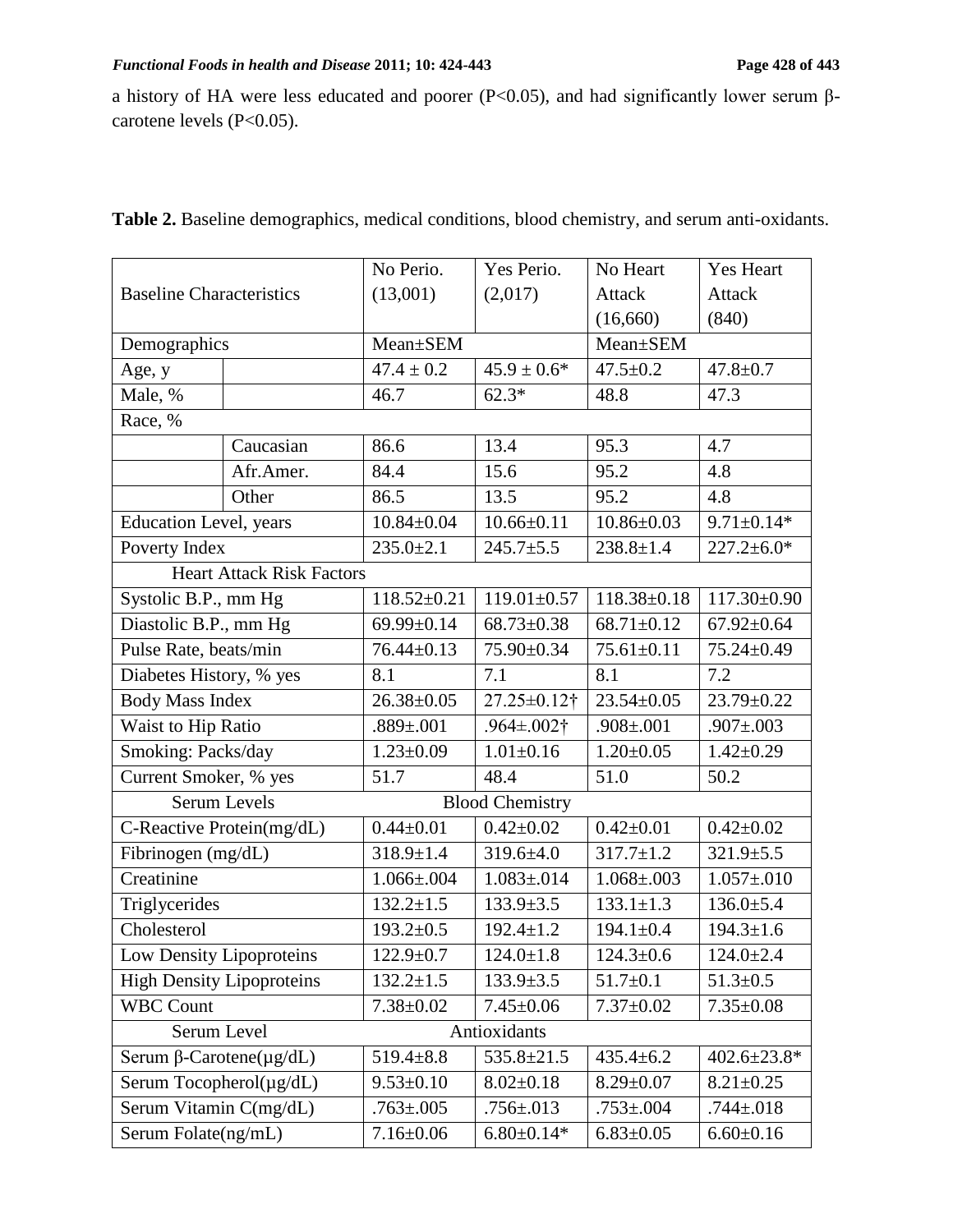*Functional Foods in health and Disease* **2011; 10: 424-443 Page 429 of 443**

| $Lycopene((\mu g/dL))$                                                                                  | $22.19 \pm 0.11$ | $22.18 \pm 0.28$ | $22.00\pm0.09$   | $\frac{22.03 \pm 0.39}{ }$ |
|---------------------------------------------------------------------------------------------------------|------------------|------------------|------------------|----------------------------|
| $Cryoptanxthin(\mu g/dL)$                                                                               | $11.08 \pm 0.08$ | $10.87 \pm 0.19$ | $10.81 \pm 0.07$ | $10.84 \pm 0.28$           |
| Luteinizin/Zeanxanthin( $\mu$ g/dL)   22.11±0.13                                                        |                  | $21.78 \pm 0.27$ | $22.27 \pm 0.11$ | $22.52 \pm 0.44$           |
| $*D \wedge Q$ $\uparrow$ $*D \wedge Q$ $\uparrow$ $1$ $1$ $D \wedge Q$ $Q$ $\uparrow$ $4D \wedge Q$ $Q$ |                  |                  |                  |                            |

 $*P<0.05$ ,  $*P<0.01$ ,  $\Psi P<0.005$ ,  $\dagger P<0.001$ .

Individuals with periodontitis consumed significantly less total dietary fiber than individuals with healthy periodontium (P<0.05). Individuals that "self-reported" a history of HA consumed significantly more melons, any other vegetables, and any other fruits (P<0.05), but significantly less beans (P<0.05), than individuals who did not report a history of HA.

**Table 3.** Baseline of selected vegetables, fruits, legumes, and cereals in subjects with and without periodontitis, and subjects with and without "self-reported" heart attack.

| <b>Baseline Dietary</b>     | No Perio.                    | Yes Perio.        | No Heart         | <b>Yes Heart</b>  |
|-----------------------------|------------------------------|-------------------|------------------|-------------------|
| <b>Consumption Levels</b>   | (13,001)                     | (2,017)           | <b>Attack</b>    | <b>Attack</b>     |
|                             |                              |                   | (16,660)         | (840)             |
| <b>Fiber Sources</b>        | Mean+SEM                     |                   | Mean±SEM         |                   |
|                             | Level of Dietary Consumption |                   |                  |                   |
| Total Dietary Fiber (g/day) | $16.89 \pm 0.20$             | $15.81 \pm 0.49*$ | $15.19 \pm 0.13$ | $14.80 \pm 0.58$  |
| <b>Selected Vegetables</b>  |                              |                   |                  |                   |
| <b>Broccoli</b>             | $5.29 \pm 0.39$              | $6.03 \pm 1.18$   | $5.01 \pm 0.22$  | $4.60 \pm 0.96$   |
| <b>Brussels Sprouts</b>     | $3.61 \pm 0.43$              | $3.93 \pm 1.18$   | $3.05 \pm 0.23$  | $3.23 \pm 0.95$   |
| Carrots                     | $8.34 \pm 0.42$              | $8.81 \pm 1.19$   | $7.72 \pm 0.22$  | $8.38 \pm 0.98$   |
| Cabbages                    | $4.68 \pm 0.43$              | $5.38 \pm 1.18$   | $4.25 \pm 0.24$  | $4.54 \pm 0.96$   |
| Spinach                     | $4.39 \pm 0.39$              | $5.79 \pm 1.36$   | $4.37 \pm 0.25$  | $4.17 \pm 0.96$   |
| <b>Tossed Salad</b>         | $10.23 \pm 0.41$             | $9.99 \pm 1.00$   | $9.73 \pm 0.24$  | $10.72 \pm 1.37$  |
| Any Other Vegetables        | $12.32 \pm 0.13$             | $12.00 \pm 0.36$  | $12.20 \pm 0.09$ | $13.11 \pm 0.39*$ |
| <b>Selected Fruits</b>      |                              |                   |                  |                   |
| <b>Citrus Fruits</b>        | $7.45 \pm 0.14$              | $7.28 \pm 0.31$   | $7.35 \pm 0.09$  | $7.79 \pm 0.40$   |
| Melons                      | $2.81 \pm 0.07$              | $2.66 \pm 0.17$   | $2.80 \pm 0.05$  | $3.22 \pm 0.23*$  |
| Peaches/Nectarines          | $5.39 \pm 0.48$              | $4.80 \pm 0.98$   | $4.69 \pm 0.25$  | $5.49 \pm 0.99$   |
| Any Other Fruits            | $16.45 \pm 0.48$             | $16.47 \pm 0.45$  | $15.46 \pm 0.26$ | 18.26±1.06*       |
| <b>Selected Legumes</b>     |                              |                   |                  |                   |
| Beans, Lentils, Peas, Etc.  | $9.29 \pm 0.44$              | $10.17 \pm 1.21$  | $9.12 \pm 0.26$  | $6.90 \pm 1.00*$  |
| <b>Selected Cereals</b>     |                              |                   |                  |                   |
| All Bran                    | $2.38 \pm 0.24$              | $2.18 \pm 0.63$   | $2.00 \pm 0.19$  | $2.73 \pm 1.12$   |
| Total, etc.                 | $1.62 \pm 0.24$              | $0.96 \pm 0.47$   | $1.62 \pm 0.19$  | $2.78 \pm 1.11$   |
| All Other Cold              | $12.34 \pm 0.44$             | $13.23 \pm 1.24$  | $12.40 \pm 0.39$ | $10.79 \pm 1.52$  |
| Hot                         | $3.24 \pm 0.27$              | $3.99 \pm 0.87$   | $3.16 \pm 0.21$  | $3.41 \pm 1.54$   |

\*P<0.05.

*Periodontitis and Inflammatory Biomarkers*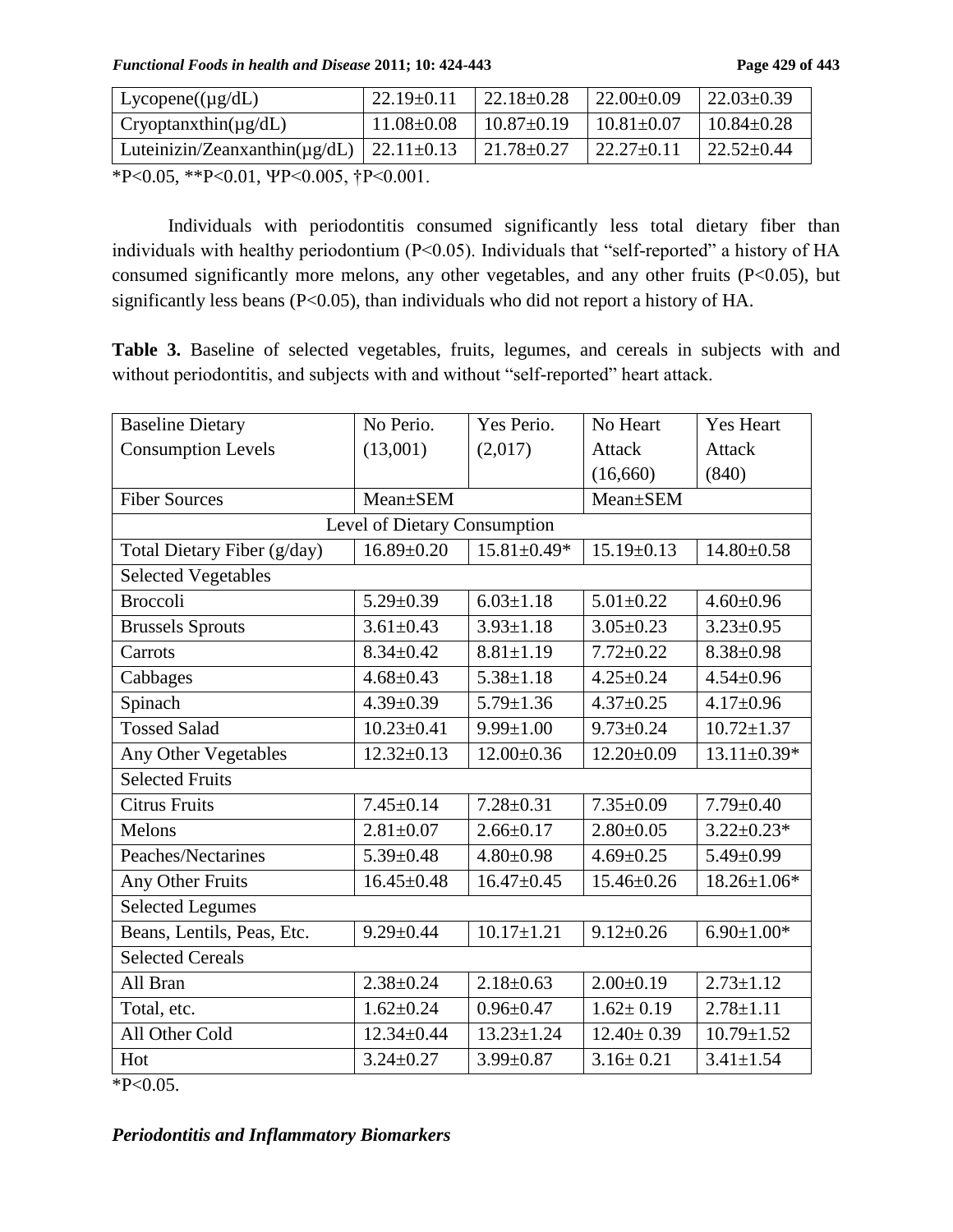Relationships between low and adequate total dietary fiber, and selected vegetables, fruits, legumes, and cereals, in individuals with periodontitis and healthy periodontium were explored using a Bonferroni adjustment of the data.

**Table 4.** Relationship between selected monthly vegetable, fruit, legume, and cereal levels, and total dietary fiber levels, and serum C-reactive protein (CRP), fibrinogen, and creatinine levels, Mean±SEM using a multivariate general linear model.

| <b>Selected Food</b>       | Consumption | Biomarker  | No Perio         | Yes Perio                     |
|----------------------------|-------------|------------|------------------|-------------------------------|
|                            | Level       | Mean(SEM)  |                  |                               |
|                            | Low         | C-Reactive | $.613 \pm .103$  | $1.293 \pm .254$ <sup>S</sup> |
| Total                      | High        | Protein    | $.487 \pm .105$  | $.315 \pm .272*$              |
| Dietary                    | Low         | Fibrinogen | $316.2 \pm 8.8$  | $365.1 \pm 21.7$ <sup>S</sup> |
| Fiber                      | High        |            | $305.3 + 9.0$    | $281.3 \pm 23.2*$             |
| (g/day)                    | Low         | Creatinine | $1.16 \pm 0.03$  | $1.31 \pm 0.07$ <sup>S</sup>  |
|                            | High        |            | $1.13 \pm 0.03$  | $1.03 \pm 0.07*$              |
| <b>Selected Vegetables</b> |             |            |                  |                               |
|                            | Low         | C-Reactive | $.566 \pm .088$  | .990 $\pm$ .222 $^{\rm S}$    |
| Monthly                    | High        | Protein    | $.525 \pm .157$  | $.414 \pm .368$               |
| <b>Broccoli</b>            | Low         | Fibrinogen | $310.8 \pm 18.8$ | $344.3 \pm 18.8$              |
| Consumption                | High        |            | $314.9 \pm 13.3$ | $275.6 \pm 31.1$              |
|                            | Low         | Creatinine | $1.16 \pm 0.02$  | $1.22 \pm 0.06$               |
|                            | High        |            | $1.09 \pm 0.04*$ | $1.06 \pm 0.10$               |
|                            | Low         | C-Reactive | $.569 \pm .089$  | $.792 \pm .228$               |
| Monthly                    | High        | Protein    | $.517 \pm .154$  | $.941 \pm .348$               |
| <b>Brussels</b>            | Low         | Fibrinogen | $314.5 \pm 7.5$  | $319.9 \pm 19.3$              |
| Sprouts                    | High        |            | $303.3 \pm 29.6$ | $340.3 \pm 29.6$              |
| Consumption                | Low         | Creatinine | $1.16 \pm 0.02$  | $1.12 \pm 0.06$               |
|                            | High        |            | $1.11 \pm 0.04$  | $1.31 \pm 0.09$ <sup>S</sup>  |
|                            | Low         | C-Reactive | $.547 \pm 0.097$ | $.336 \pm .286$               |
| Monthly                    | High        | Protein    | $.571 \pm .123$  | $1.219 \pm .250$ <sup>S</sup> |
| Carrots                    | Low         | Fibrinogen | $308.9 \pm 8.3$  | $316.1 \pm 24.6$              |
| Consumption                | High        |            | $316.5 \pm 10.5$ | $333.6 \pm 21.5$              |
|                            | Low         | Creatinine | $1.13 \pm 0.03$  | $1.19 \pm 0.08$               |
|                            | High        |            | $1.18 \pm 0.03$  | $1.17 \pm 0.07$               |
|                            | Low         | C-Reactive | $.576 \pm .082$  | $.993 \pm .217$ <sup>S</sup>  |
| Monthly                    | High        | Protein    | $.435 \pm .204$  | $.324 \pm .393$               |
| Cabbages                   | Low         | Fibrinogen | $312.8 \pm 7.0$  | $339.7 \pm 18.4$              |
| Consumption                | High        |            | $305.6 \pm 17.3$ | $280.9 \pm 33.4$              |
|                            | Low         | Creatinine | $1.13 \pm 0.02$  | $1.19 \pm 0.06$               |
|                            | High        |            | $1.22 \pm 0.05*$ | $1.14 \pm 0.11$               |
|                            | Low         | C-Reactive | $.526 \pm .037$  | $.610 \pm .093$               |
| Monthly                    | High        | Protein    | $.549 \pm .080$  | $.652 \pm .216$               |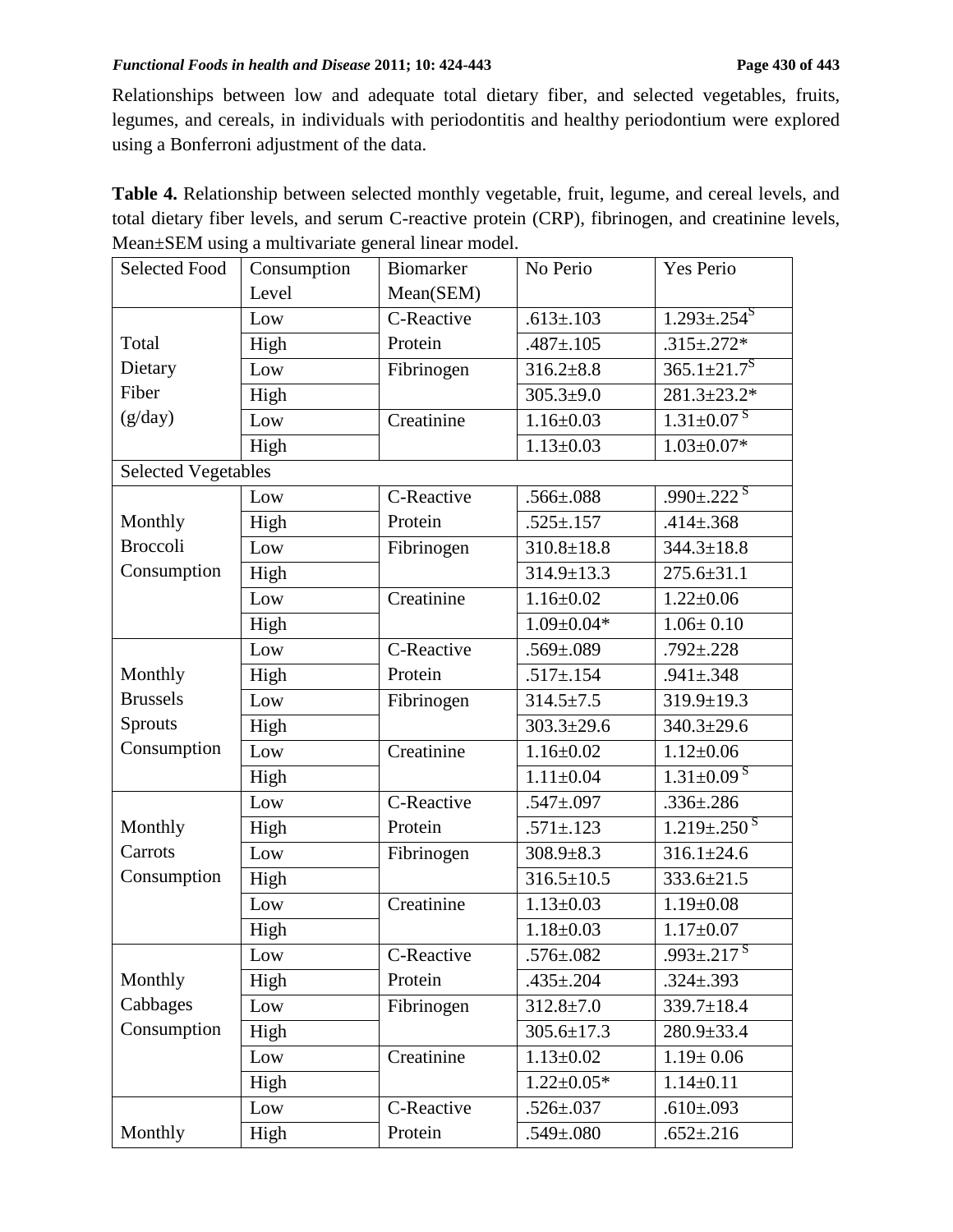| Spinach                | Low             | Fibrinogen | $310.2 \pm 3.9$            | $320.1 \pm 9.7$               |
|------------------------|-----------------|------------|----------------------------|-------------------------------|
| Consumption            | High            |            | $309.6 \pm 8.5$            | $346.3 \pm 22.7$ <sup>S</sup> |
|                        | Low             | Creatinine | $1.14 \pm 0.01$            | $1.13 \pm 0.03$               |
|                        | High            |            | $1.08 \pm 0.03*$           | $1.42 \pm 0.07$ *, S          |
|                        | Low             | C-Reactive | $.491 \pm .101$            | $.380 \pm .286$               |
| Monthly                | High            | Protein    | $.640{\pm}.115$            | $1.186 \pm .250$ *, S         |
| Any Other              | Low             | Fibrinogen | $308.9 \pm 8.6$            | $288.7 \pm 24.4$              |
| Vegetables             | High            |            | $315.5 + 9.8$              | $354.5 \pm 21.3$ <sup>S</sup> |
| Consumption            | Low             | Creatinine | $1.16 \pm 0.03$            | $1.21 \pm 0.08$               |
|                        | High            |            | $1.13 \pm 0.03$            | $1.15 \pm 0.07$               |
|                        | Low             | C-Reactive | $.543 \pm 0.040$           | $.539 \pm .106$               |
| Monthly                | High            | Protein    | $.503 \pm .060$            | $.755 \pm .142$ <sup>=</sup>  |
| <b>Tossed Salad</b>    | Low             | Fibrinogen | $310.2 + 4.2$              | $315.2 \pm 11.2$              |
| Consumption            | High            |            | $308.9 \pm 6.3$            | $340.3 \pm 15.0$ <sup>S</sup> |
|                        | Low             | Creatinine | $1.14 \pm 0.01$            | $1.18 \pm 0.04$               |
|                        | High            |            | $1.09 \pm 0.02$            | $1.16 \pm 0.05$ <sup>=</sup>  |
| <b>Selected Fruits</b> |                 |            |                            |                               |
|                        | Low             | C-Reactive | $.484 \pm 0.040$           | $.658 \pm .106$ <sup>S</sup>  |
| Monthly                | High            | Protein    | $.627 \pm .059$            | $.542 \pm .142$               |
| <b>Citrus Fruit</b>    | Low             | Fibrinogen | $304.9 \pm 4.2$            | $317.5 \pm 11.1$              |
| Consumption            | High            |            | $321.2 \pm 6.2$            | $336.1 \pm 14.9$              |
|                        | Low             | Creatinine | $1.14 \pm 0.01$            | $1.13 \pm 0.04$               |
|                        | High            |            | $1.10 \pm 0.02*$           | $1.25 \pm 0.05$ *, S          |
|                        | Low             | C-Reactive | $.570{\pm}.087$            | $.958 \pm .213$ <sup>S</sup>  |
| Monthly                | High            | Protein    | $.507 \pm .165$            | $.352 \pm .425$               |
| Melons                 | Low             | Fibrinogen | $313.6 \pm 7.4$            | $334.0 \pm 18.1$              |
| Consumption            | High            |            | $305.4 \pm 14.0$           | 294.0±36.2                    |
|                        | $_{\text{Low}}$ | Creatinine | $1.16 \pm 0.02$            | $1.18 + 0.06$                 |
|                        | High            |            | $1.10\pm0.04$ <sup>=</sup> | $1.18 \pm 0.11$               |
|                        | Low             | C-Reactive | $.554 \pm .083$            | $.773 \pm .218$               |
| Monthly                | High            | Protein    | $.567 \pm .201$            | $1.046 \pm .395$              |
| Peaches &              | Low             | Fibrinogen | $310.3 \pm 7.0$            | $318.0 \pm 18.5$              |
| Nectarines             | High            |            | $320.4 \pm 10.1$           | $352.4 \pm 33.5$              |
| Consumption            | Low             | Creatinine | $1.16 \pm 0.22$            | $1.11 \pm 0.06$               |
|                        | High            |            | $1.07 \pm 0.05$            | $1.39 \pm 0.10*$              |
|                        | Low             | C-Reactive | $.473 \pm .089$            | $1.019 \pm .220$ <sup>S</sup> |
| Monthly                | High            | Protein    | $.770 \pm .143*$           | $.336\pm.365*$                |
| Any Other              | Low             | Fibrinogen | $305.0 \pm 7.6$            | $340.2 \pm 18.7$ <sup>S</sup> |
| Fruit                  | High            |            | $329.1 \pm 12.2$           | $287.0 \pm 31.0*$             |
| Consumption            | Low             | Creatinine | $1.17 \pm 0.02$            | $1.16 \pm 0.06$               |
|                        | High            |            | $1.09 \pm 0.04*$           | $1.21 \pm 0.10$               |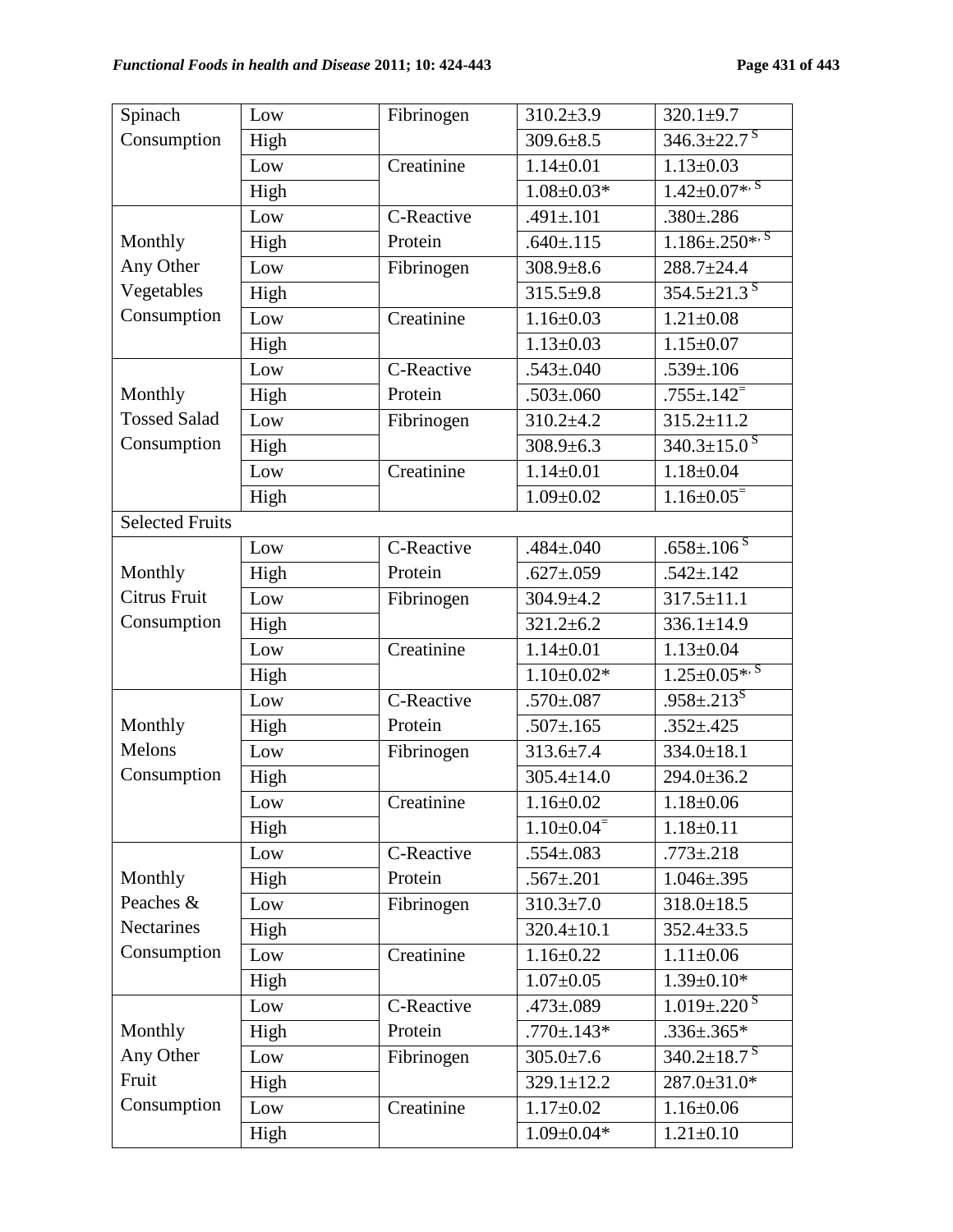| <b>Selected Legumes</b> |      |            |                  |                               |
|-------------------------|------|------------|------------------|-------------------------------|
|                         | Low  | C-Reactive | $.591 \pm 086$   | $.601 \pm .220$               |
| Monthly                 | High | Protein    | $.427 \pm .166$  | $1.484 \pm .365$ <sup>S</sup> |
| Beans                   | Low  | Fibrinogen | $315.7 \pm 7.3$  | $318.5 \pm 18.9$              |
| Consumption             | High |            | $297.1 \pm 14.2$ | $346.8 \pm 31.3$              |
|                         | Low  | Creatinine | $1.14 \pm 0.02$  | $1.15 \pm 0.06$               |
|                         | High |            | $1.16 \pm 0.05$  | $1.26 \pm 0.10$               |

Multivariate general linear model with a Bonferroni adjustment for gender, race, age, BMI, smoking status, diabetes history, hypertension, socioeconomic status, education level, serum carotene, folate, vitamins E and C, cryptoxanthin, lutein/zeanxanthin, lycopene, and total Kcal, dietary choleserol and fat intake.

#### $*P<0.05$ .

<sup>S</sup>There are only significant differences between the high and low fiber, selected vegetables, fruits, and selected legumes in the "yes" periodontal disease subjects.  $\degree$ <0.05.

When analyses were restricted to individuals with periodontitis, low total dietary fiber intake levels and any other fruit consumption were significantly associated with higher CRP (P<0.05), while low monthly any other vegetable  $(P<0.05)$  consumption was significantly associated with lower CRP (P<0.05); low total dietary fiber intake levels, broccoli, and any other fruit consumption were significantly associated with higher levels of plasma fibrinogen ( $P<0.05$ ); low total dietary fiber were significantly associated with higher serum creatinine (P<0.05) and low spinach and peaches/nectarines were significantly associated with lower serum creatinine (P<0.05);, after using a Bonferroni adjustment of the data (Table 4). When analyses were restricted to individuals with healthy periodontium, low monthly any other fruit consumption were significantly associated with lower serum CRP  $(P<0.05)$ ; and low monthly broccoli, spinach, citrus fruit, and any other fruit was significantly associated with higher serum creatinine levels (P<0.05), while low cabbages consumption was significantly associated with lower serum creatinine (P<0.05).

When analyses were separated for low versus adequate total dietary fiber intake levels, and selected monthly vegetables, fruits, legumes, and cereals consumption in individuals with periodontitis versus individuals with healthy periodontium, significant increases were seen in: 1) serum CRP for low total dietary fiber, low monthly broccoli, adequate carrots, low cabbages, adequate any other vegetables, low citrus fruits, low melons, and low other fruit, and adequate beans consumption (P<0.05); 2) plasma fibrinogen for low total dietary fiber intake levels, low monthly broccoli, adequate spinach, adequate any other vegetables, adequate tossed salads consumption (P<0.05); 3) significant increases were seen in serum creatinine for low total dietary fiber, and adequate monthly Brussels sprouts, spinach, citrus fruits, and peaches/nectarines consumption (P<0.05), after using a Bonferroni adjustment of the data.

**Table 5.** Risk Ratios (RRs) for heart attack associated with periodontitis and healthy periodontium, and selected monthly vegetables, fruits, legumes and cereal consumption, and total dietary fiber intake levels.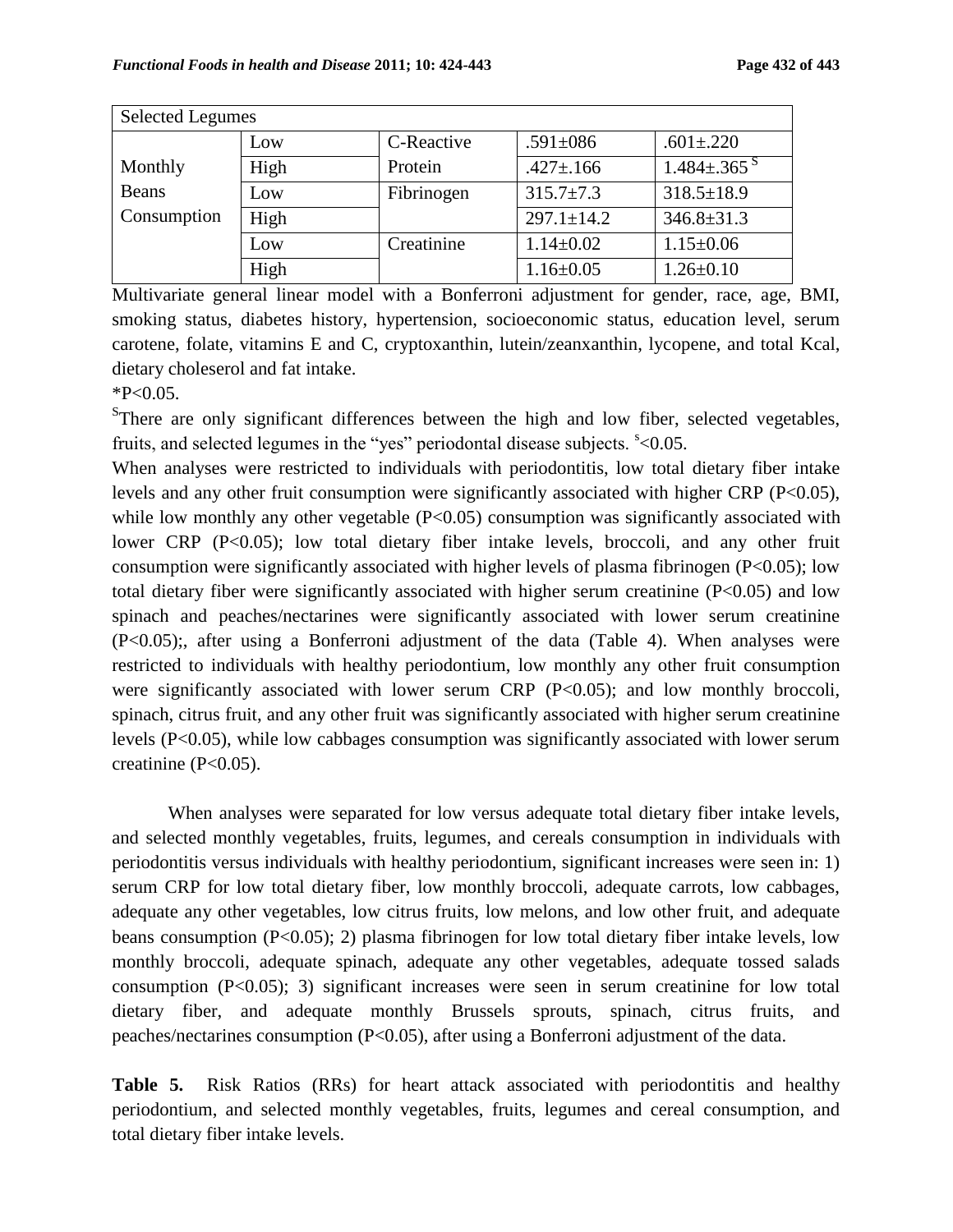|                            | Relative Risk for "Self-Reported" Heart Attack |                      |                                 |                              |  |
|----------------------------|------------------------------------------------|----------------------|---------------------------------|------------------------------|--|
|                            |                                                | Yes                  | N <sub>o</sub><br><b>VS</b>     |                              |  |
|                            |                                                | No $(5.2\%)$         |                                 | Yes $(94.8\%)$               |  |
|                            |                                                |                      | RR(95% CI)                      |                              |  |
| <b>Periodontal Status</b>  | $\rm No$                                       |                      | Yes                             |                              |  |
| Level of                   | Low                                            | Adequate             | Low                             | Adequate                     |  |
| Consumption                |                                                |                      |                                 |                              |  |
| <b>Food Selection</b>      |                                                |                      |                                 |                              |  |
| <b>Total Dietary Fiber</b> | $1.00$ (Ref)                                   | 1.24(0.89, 1.73)     | 2.14(1.33,3.44)                 | 1.13(0.59, 2.17)             |  |
| <b>Selected Vegetables</b> |                                                |                      |                                 |                              |  |
| <b>Broocoli</b>            | $1.00$ (Ref)                                   | 1.18(0.80, 1.76)     | $1.72(1.15, 2.58)$ <sup>†</sup> | 0.66(0.21, 2.12)             |  |
| <b>Brussels</b> sprouts    | $1.00$ (Ref)                                   | 1.18(0.81, 1.73)     | $1.56(1.02, 2.39)*$             | $\overline{1.59(0.76,3.34)}$ |  |
| Carrots                    | $1.00$ (Ref)                                   | 1.19(0.85, 1.67)     | $1.68(1.05, 2.67)^*$            | 1.51(0.81, 2.82)             |  |
| Cabbages                   | $1.00$ (Ref)                                   | 1.02(0.64, 1.63)     | $1.56(1.04, 2.34)$ *            | 1.26(0.50, 3.18)             |  |
| Spinach                    | $1.00$ (Ref)                                   | 1.22(0.80, 1.86)     | $1.64(1.10, 2.46)^*$            | 1.11(0.40, 3.09)             |  |
| Any Other Vegets           | $1.00$ (Ref)                                   | 1.21(0.87, 1.70)     | $\overline{1.86}(1.17,2.96)$ †  | 1.31(0.69, 2.50)             |  |
| <b>Tossed Salad</b>        | $1.00$ (Ref)                                   | 0.81(0.56, 1.17)     | $1.57(1.02, 2.42)^*$            | 1.05(0.50, 2.18)             |  |
| <b>Selected Fruits</b>     |                                                |                      |                                 |                              |  |
| <b>Citrus Fruits</b>       | $1.00$ (Ref)                                   | 0.82(0.57, 1.18)     | $1.58(1.02, 2.45)^*$            | 1.09(0.54, 2.20)             |  |
| Melons                     | $1.00$ (Ref)                                   | 0.98(0.67, 1.43)     | 1.51(0.74, 3.02)                | 1.50(0.98, 2.33)             |  |
| Peaches/Nectarines         | $1.00$ (Ref)                                   | $1.53(1.03, 2.28)*$  | $1.60(1.06, 2.42)*$             | 1.82(0.78, 4.28)             |  |
| Any Other Fruits           | $1.00$ (Ref)                                   | $1.54(1.10, 2.15)^*$ | $1.77(1.11, 2.83)*$             | 1.76(0.94, 3.28)             |  |
| <b>Selected Legumes</b>    |                                                |                      |                                 |                              |  |
| Beans                      | $1.00$ (Ref)                                   | $0.59(0.37, 0.94)$ * | 1.48(0.97, 2.24)                | 1.07(0.49, 2.34)             |  |
| <b>Selected Cereals</b>    |                                                |                      |                                 |                              |  |
| All Bran                   | $1.00$ (Ref)                                   | 2.14(0.38, 12.10)    | 4.09(0.87, 19.22)               | $---$                        |  |
| Total                      | $1.00$ (Ref)                                   | 1.94(0.34,10.96)     | 4.01(0.85, 18.86)               | $---$                        |  |
| All Other Cold             | $1.00$ (Ref)                                   | 0.78(0.14, 4.38)     | 2.98(0.51,17.33)                | 2.29(0.24, 22.04)            |  |
| Hot                        | $1.00$ (Ref)                                   | 1.13(0.20, 6.31)     | 2.70(0.47, 15.54)               | 4.22(0.42, 42.27)            |  |

Adjusted for age, race, gender, BMI, serum carotene, serum vitamin E, serum vitamin C, smoking status, history of diabetes, socioeconomic status, and education level, and total kilcalorie intake. \*P<0.05, †P<0.01, ‡P<0.005.

# *Periodontitis and Self-Reported Heart Attack Risk*

Multivariate logistic regression for individuals with periodontitis and individuals with healthy periodontium, stratified for low and adequate levels are shown in table 5. Various dose-response relationships were explored. Individuals with periodontitis, showed a significant relationship self-reported HA risk and: low total dietary fiber (RR, 2.14: 95% CI, 1.33-3.44 (P<0.005)); low broccoli (RR, 1.72: 95% CI, 1.15-2.58 (P<0.01) and low any other vegetables (RR, 1.86: 95% CI, 1.17-2.96(P<0.01)); low Brussels sprouts (RR, 1.56: 95% CI, 1.02-2.39(P<0.05)), low carrots (RR, 1.68: 95% CI, 1.05-2.67 (P<0.05)), low peaches/nectarines (RR, 1.60 CI, 1.06-2.42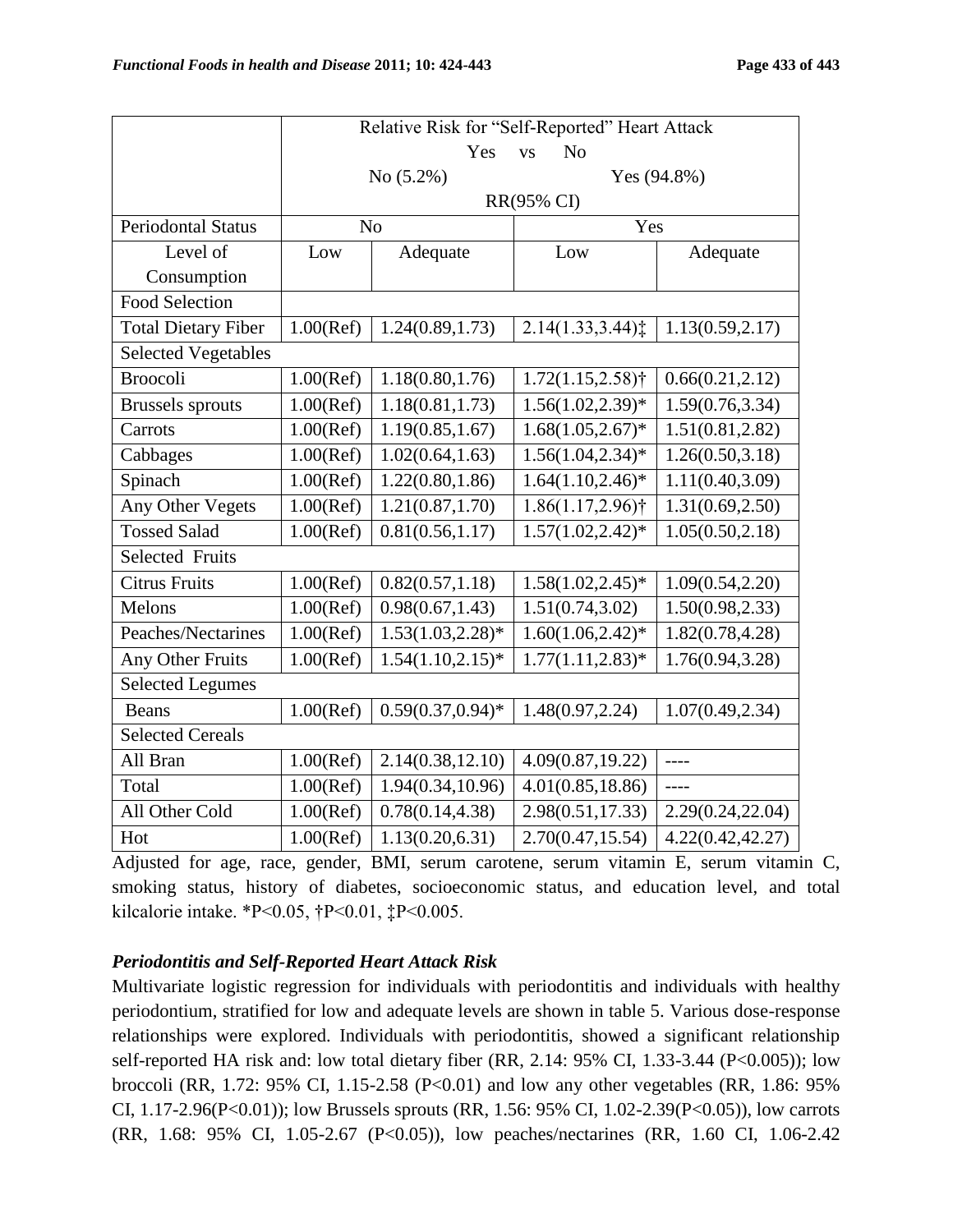(P<0.05)) and any other fruits (RR, 1.77: 95% CI, 1.11-2.83 (P<0.05)) consumption, adjusting for demographic, medical, and lifestyle factors, and total energy (Kcal) intake (Table 5). Further adjustment for additional confounders for both periodontitis and HA, such as serum antioxidants, dietary cholesterol and other fat intake, the dose-response relationship statistically decreased between HA risk and: low total dietary fiber intake levels (RR, 1.85: 95% CI, 1.05-3.26 (P<0.05)); low broccoli (RR, 1.65: 95% CI, 1.02-2.67 (P<0.05)), and low any other any other vegetables (RR, 1.73:  $95\%$  CI, 1.00-2.98 (P=0.05)); and remained the same for low any other fruits (RR, 1.57: 95% CI, 0.91-2.73 (P<0.05)); but was increased for low level of All-Bran cereal consumption (RR, 4.88: 95% CI, 1.07-23.60 (P<0.05)).

**Table 6.** Risk Ratios (RRs) for heart attack associated with localized and/or generalized periodontitis and healthy periodontium, and total dietary fiber intake levels, and selected monthly vegetables, fruits, legumes and cereal consumption.

| Relative Risk for "Self-Reported" Heart Attack |              |                  |                             |                              |  |  |
|------------------------------------------------|--------------|------------------|-----------------------------|------------------------------|--|--|
|                                                |              | Yes              | N <sub>o</sub><br><b>VS</b> |                              |  |  |
|                                                |              | No $(5.2\%)$     | Yes $(94.8\%)$              |                              |  |  |
|                                                |              | RR(95% CI)       |                             |                              |  |  |
| <b>Periodontal Status</b>                      |              | N <sub>o</sub>   | Yes                         |                              |  |  |
| Level of                                       |              |                  |                             |                              |  |  |
| Consumption                                    | Low          | Adequate         | Low                         | Adequate                     |  |  |
| <b>Food Selection</b>                          |              |                  |                             |                              |  |  |
| <b>Total Dietary Fiber</b>                     | $1.00$ (Ref) | 1.05(0.71, 1.54) | $1.85(1.05, 3.26)*$         | 1.10(0.53, 2.26)             |  |  |
| <b>Selected Vegetables</b>                     |              |                  |                             |                              |  |  |
| <b>Broccoli</b>                                | $1.00$ (Ref) | 1.23(0.78, 1.94) | $1.65(1.02, 2.67)^*$        | 0.97(0.30, 3.15)             |  |  |
| <b>Brussels</b> sprouts                        | $1.00$ (Ref) | 1.06(0.67, 1.66) | 1.38(0.82, 2.31)            | 1.84(0.82, 4.11)             |  |  |
| Carrots                                        | $1.00$ (Ref) | 1.14(0.76, 1.69) | $1.36(0.77, 2.42)^*$        | 1.83(0.95, 3.56)             |  |  |
| Cabbages                                       | $1.00$ (Ref) | 0.83(0.48, 1.45) | 1.41(0.87, 2.28)            | 1.48(0.52, 4.19)             |  |  |
| Spinach                                        | $1.00$ (Ref) | 1.29(0.80, 2.09) | $1.62(1.01, 2.61)^*$        | $\overline{1.09(0.33,3.55)}$ |  |  |
| Any Other Vegets                               | $1.00$ (Ref) | 1.28(0.86, 1.89) | 1.73(1.00, 2.98)            | 1.48(0.69, 3.17)             |  |  |
| <b>Tossed Salad</b>                            | $1.00$ (Ref) | 0.89(0.58, 1.37) | 1.56(0.94, 2.59)            | 1.07(0.46, 2.52)             |  |  |
| <b>Selected Fruits</b>                         |              |                  |                             |                              |  |  |
| <b>Citrus Fruits</b>                           | $1.00$ (Ref) | 0.74(0.48, 1.14) | 1.42(0.85, 2.39)            | 1.17(0.53, 2.60)             |  |  |
| Melons                                         | $1.00$ (Ref) | 1.11(0.72, 1.72) | 1.59(0.97, 2.62)            | 1.24(0.49, 3.15)             |  |  |
| Peaches/Nectarines                             | $1.00$ (Ref) | 1.27(0.79, 2.06) | 1.52(0.93, 2.46)            | 1.59(0.56, 4.51)             |  |  |
| Any Other Fruits                               | $1.00$ (Ref) | 1.33(0.90, 1.97) | $1.57(0.91, 2.73)*$         | 1.72(0.83, 3.53)             |  |  |
| <b>Selected Legumes</b>                        |              |                  |                             |                              |  |  |
| <b>Beans</b>                                   | $1.00$ (Ref) | 0.72(0.43, 1.20) | 1.47(0.90, 2.40)            | 1.07(0.42, 2.71)             |  |  |
| <b>Selected Cereals</b>                        |              |                  |                             |                              |  |  |
| All Bran                                       | $1.00$ (Ref) | 1.05(0.11, 9.71) | $4.88(1.07, 23.60)*$        | $---$                        |  |  |
| Total                                          | $1.00$ (Ref) | 0.92(0.10, 8.52) | 4.75(0.98,23.00)            | ----                         |  |  |
| All Other Cold                                 | $1.00$ (Ref) | 0.47(0.04, 4.11) | 5.17(0.83, 32.21)           | 1.94(0.20, 18.80)            |  |  |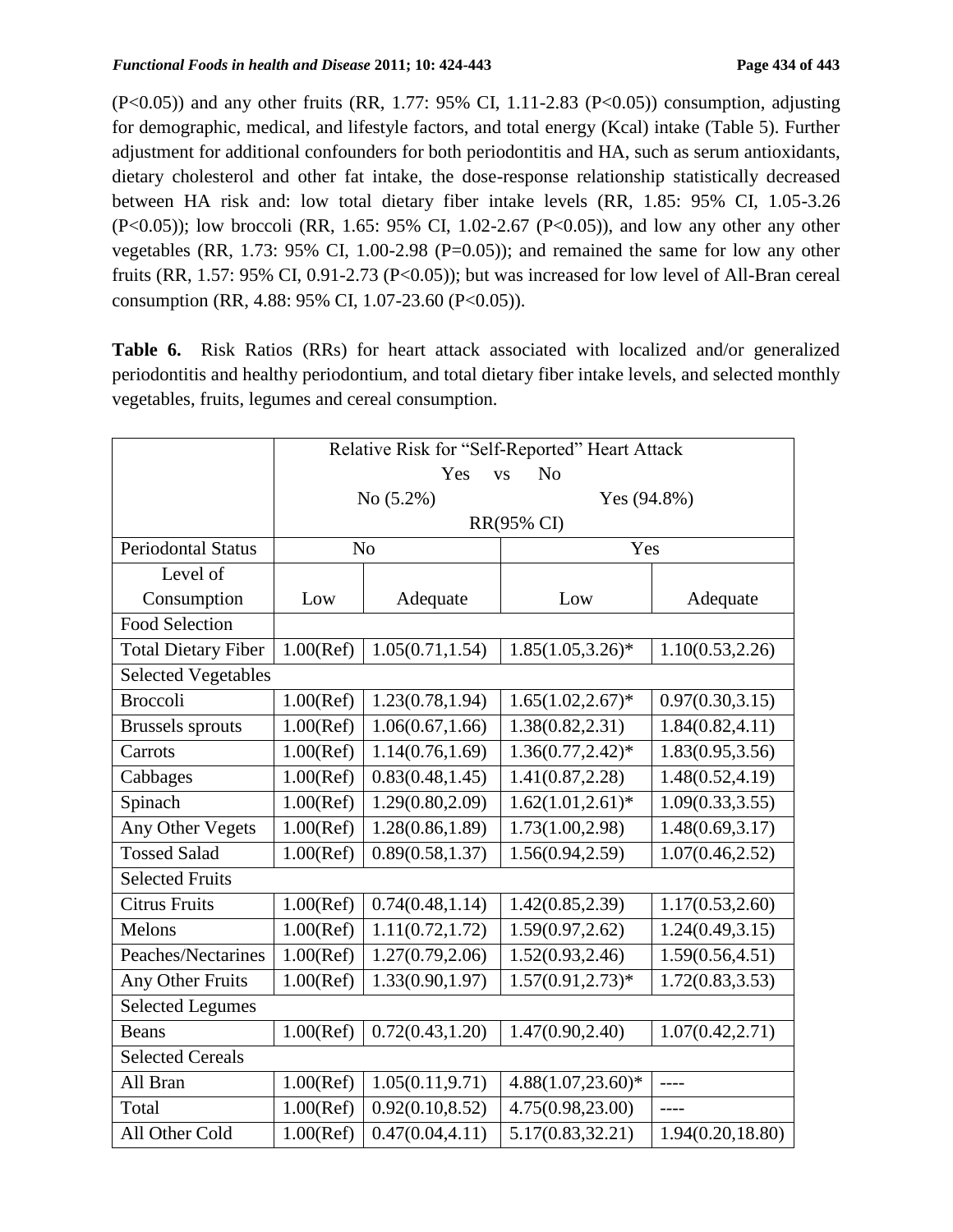| Hot |  |  | $\vert 1.00(Ref) \vert 1.13(0.20,6.31) \vert 2.70(0.47,15.54) \vert 4.22(0.42,42.27)$ |  |
|-----|--|--|---------------------------------------------------------------------------------------|--|
|-----|--|--|---------------------------------------------------------------------------------------|--|

Adjusted for age, race, gender, BMI, smoking status, history of diabetes, socioeconomic status, and education level, and serum folate, vitamin C, beta-carotene, vitamin E, cryptoxanthin, lutein/zeanxanthin, lycopene, cholesterol, fat, and total KCal intake. \*P<0.05, †P<0.01, ‡P<0.005.

Individuals with healthy periodontitis, showed a significant increase in self-reported HA risk and: adequate peaches/nectarines (RR, 1.53: 95% CI, 1.03-2.28 (P<0.05)) and adequate any other fruits (RR, 1.54: 95% CI, 1.10-2.15 (P<0.05)) consumption; but a significant decrease in self-reported HA risk and adequate beans consumption (RR, 0.59: 95% CI, 0.37-0.94 (P<0.05)) adjusting for demographic, medical, and lifestyle factors, and total energy (Kcal) intake (Table 5). Further adjustment for additional confounders for both periodontitis and HA, such as serum antioxidants, made the risk for HA non-significant at different total dietary fiber intake levels, selected vegetables, fruits, legumes, and cereal consumption levels (Table 6).

Individuals with periodontitis that consumed adequate total dietary fiber, broccoli, spinach, tossed salads, citrus fruits, and beans had their risk of HA return to toward normal levels (RR,0.40-3.09), however this decrease was not significant when compared to individuals with periodontitis that consumed low levels of these foods (Tables 6).

#### **Discussion:**

Periodontitis is a chronic inflammation of the supporting tissues of the teeth and affects 75% of the adults in the United States(Genco, Offenbacher et al. 2002). Bacteria within dental plaque are a major factor for the initiation and progression of periodontal disease. Periodontopathic bacteria produce lipopolysaccharides (LPS), which initiate a synthetic cascade of proinflammatory cytokines, which have both local and systemic effects. These effects include activation of monocytes/macrophages, increasing the number of neutrophils and the plasma concentrations of fibrinogen and other coagulation factors, alterations in lipid metabolism, and enhancement of the synthesis of acute phase proteins such as C-reactive protein (CRP), fibrinogen, interleukin-6 (IL-6), and TNF-alpha(Loos, Craandijk et al. 2000; Slade, Offenbacher et al. 2000). Acknowledged risk factors for heart attack (obesity, diabetes, smoking, hypertension, elevated acute-phase inflammatory and vascular responses, serum lipid and cholesterol concentrations) are also risk factors for periodontal disease(Grossi and Genco 1998).

Associations have been found between cardiovascular diseases and elevated acute-phase response of serum C-reactive protein (Furuichi, Shimotsu et al. 2003; Kaysen and Kumar 2003; Sano, Tanaka et al. 2003; Uehara, Nomura et al. 2003), fibrinogen (Lowe 2001; Acevedo, Foody et al. 2002; Engstrom, Stavenow et al. 2003), and creatinine (Walsh, O'Donnell et al. 2002; Kaysen and Kumar 2003; Mann, Dulau-Florea et al. 2003); as well as associations between periodontal disease incidence, severity (Ebersole, Cappalli et al. 1999; Slade, Offenbacher et al. 2000; Noack, Genco et al. 2001) and possibly therapy (Ide, McPartlin et al. 2003), suggesting these serum biomarkers to be the possible link between periodontal disease to elevated cardiovascular risk (Wu, Trevisan et al. 2000; Glurich, Grossi et al. 2002; Craig, Yip et al. 2003; Slade, Ghezzi et al. 2003).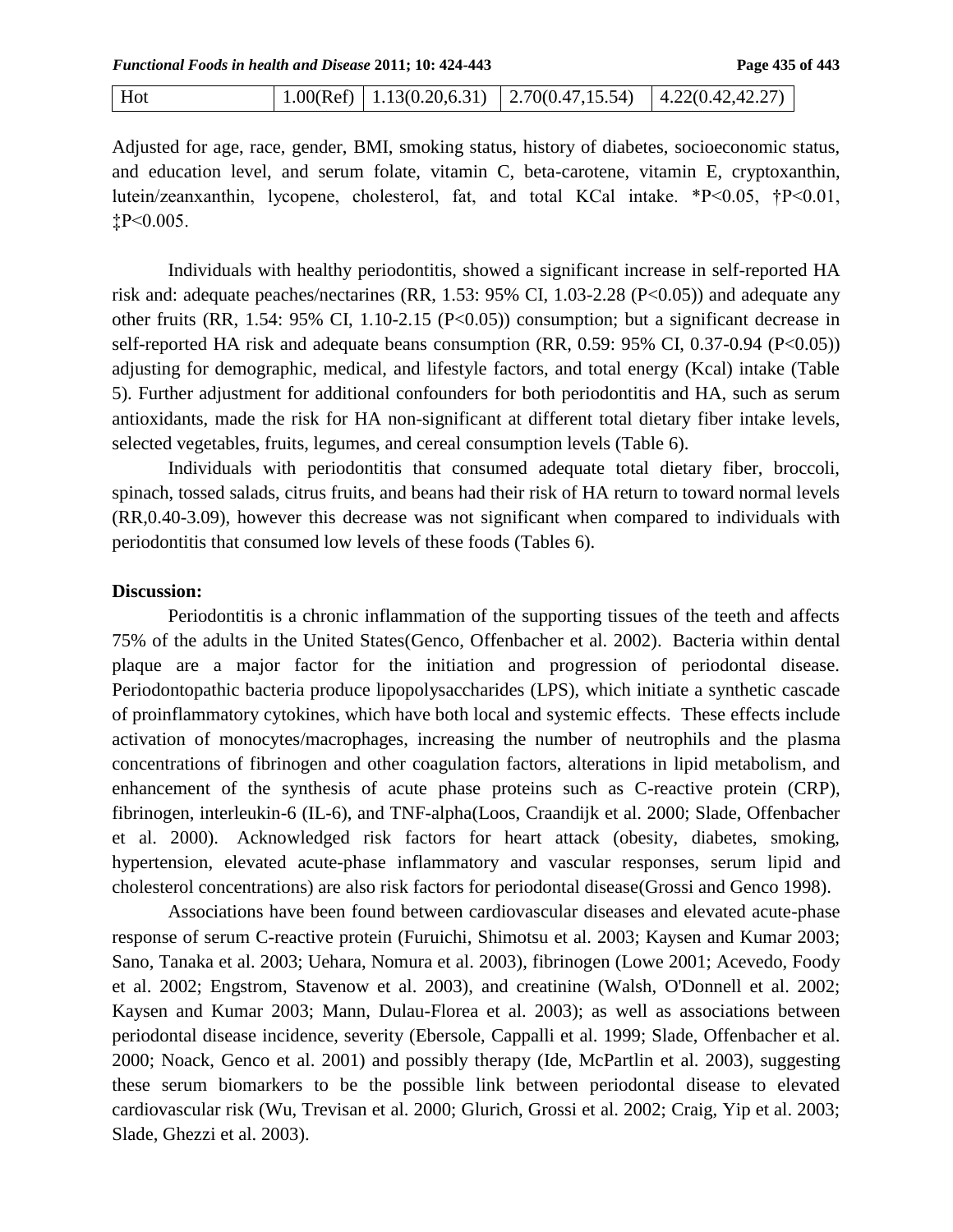Dietary amounts, sources, and types (soluble versus insoluble) of fiber have been shown to reduce the risk of heart attack (Liu, Buring et al. 2002; Negri, Vecchia et al. 2003). Emphasis on dietary and lifestyle factors is one of the approaches currently advocated to prevent coronary artery disease(s). Epidemiologic studies have shown protective effects of dietary fiber on coronary artery disease (Morris, Marr et al. 1977; Kromhout, Bosschieter et al. 1982; Kromhout, Bosschieter et al. 1984; Kushi, Lew et al. 1985; Khaw and Barrett-Connor 1987; Fehily, Yarnell et al. 1993; Humble, Malarcher et al. 1993; Pietinen, Rimm et al. 1996; Rimm, Ascherio et al. 1996), while others suggested that this protection may be mediated by improvements in hemostasis with fiber intake (Fehily, Milbank et al. 1982; Bonan, Hellstein et al. 1994). Crosssectional and prospective studies suggest that elevated CRP, fibrinogen, and creatinine are associated with ischemic heart disease (Wilhelmsen, Svardsudd et al. 1984; Meade, Brozovic et al. 1986; Hamsten, Walldius et al. 1987; Kannel, Wolf et al. 1987; Ernst and Resch 1993; Matts, Karnegis et al. 1993; Meade, Ruddock et al. 1993; Heinrich, Balleisen et al. 1994; Walsh, O'Donnell et al. 2002; Mann, Dulau-Florea et al. 2003) (Berk, Weintraub et al. 1990; Maseri, Biasucci et al. 1996; Mendall, Patel et al. 1996; Ridker, Buring et al. 1999; Ridker, Hennekens et al. 2000; Ridker, Rifai et al. 2000; Liuizzo and Rizello 2001). Others have proposed that these markers may be elevated due to undiagnosed chronic infectious processes, and consequently their pro-inflammatory properties may increase the existing inflammatory activity in plaqueassociated lesions in coronary arteries and prejudice cardiac events (Maseri, Biasucci et al. 1996).

Higher levels of dietary fiber consumption has been shown to reduce serum CRP (King, Egan et al. 2003). Studies have shown dietary fiber consumption has a positive effect on blood lipids, factor VII coagulant activity, (Marckmann, Sandstrom et al. 1993; Marckmann, Raben et al. 2000), plasminogen activator inhibitor type 1 (Marckmann, Sandstrom et al. 1993; Djousse, Ellison et al. 1998), insulin levels (Ludwig, Pereira et al. 1999), and fibrin network structure (Veldman, Nair et al. 1997); while the effects on plasma fibrinogen have been controversial (Fehily, Milbank et al. 1982; Marckmann, Sandstrom et al. 1993; Djousse, Ellison et al. 1998; Marckmann, Raben et al. 2000).

The results of this study provide evidence of a relationship between periodontitis subjects with low total dietary fiber, and low levels of selected monthly vegetables, fruits, legumes, and cereal consumption, and a significantly elevated risk of HA when compared to periodontitis subjects that consumed adequate total dietary fiber intake and selected fiber-containing vegetables, fruits, and legumes. Fiber levels in individuals with healthy periodontium were not significantly associated with the risk of HA, when adjusting for all risk factors, including serum antioxidants, dietary cholesterol and fat and total caloric intake. Inflammatory markers, serum CRP, plasma fibrinogen, and serum creatinine, were significantly associated with different levels of total dietary fiber, and selected vegetables, fruits, and legumes (P<0.05), in individuals with periodontitis versus individuals with healthy periodontium  $(P<0.05)$ . The findings of this study did show evidence of significant dose-response relationships between total dietary fiber, and selected vegetables, fruits, and legumes, and serum CRP, plasma fibrinogen, and serum creatinine, in the periodontitis subjects; and also demonstrated a significantly increased risk of HA with low total dietary fiber and selected vegetables, fruits, legumes and cereals. A positive relationship was found between low fiber and HA risk in periodontally involved subjects.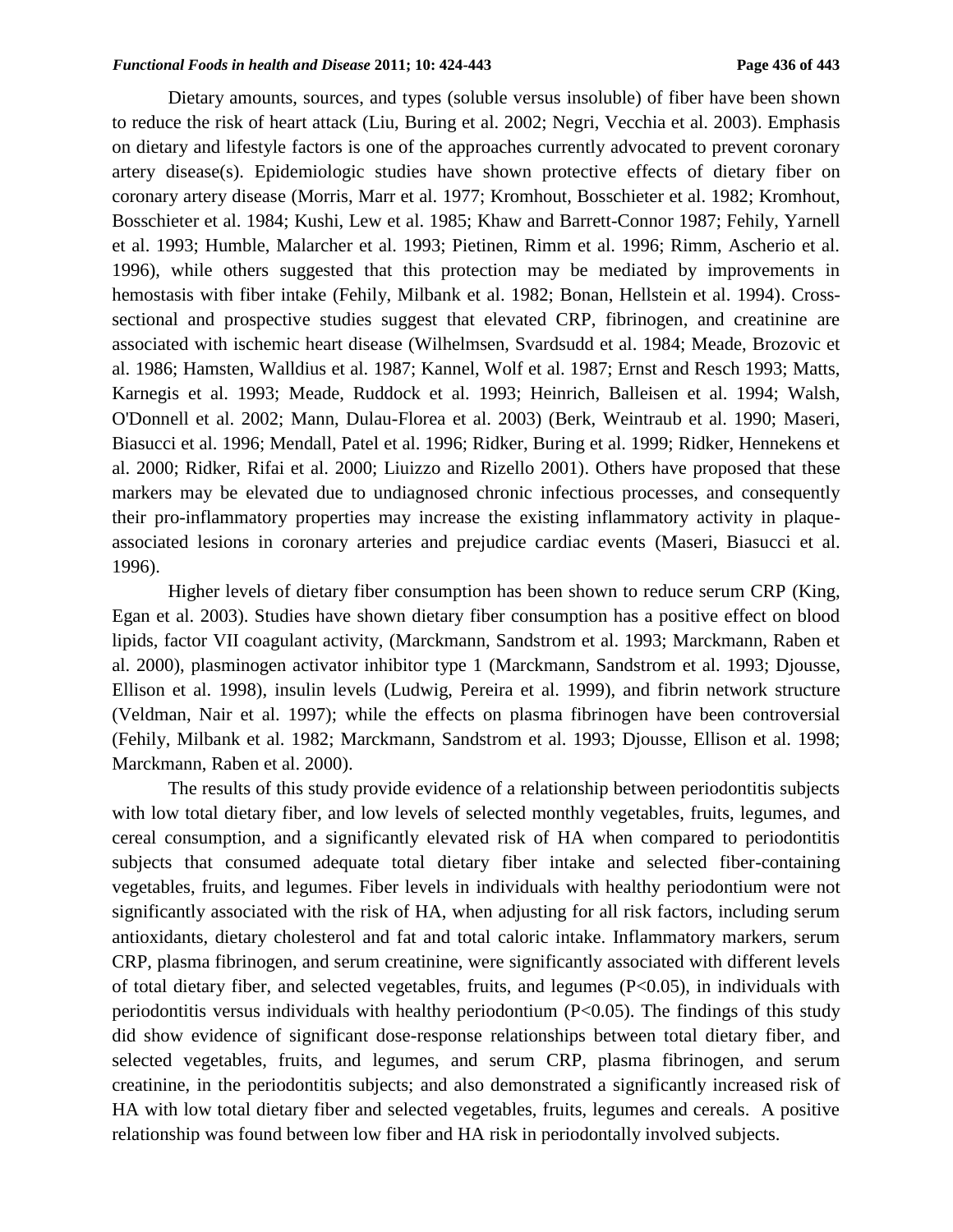In the present study this researcher also observed significant associations between periodontitis and serum CRP similar to those reported in other studies (Loos, Craandijk et al. 2000). He also observed significant associations between CRP, fibrinogen, and creatinine and different total dietary fiber intake levels, and selected monthly vegetable, fruit, and legume consumption, in individuals with periodontitis  $(P<0.05)$ . In the statistical analyses, he controlled for serum antioxidants, and dietary cholesterol and fat, and total kilocalorie intake, all of which are affected by dietary fiber (Vahouney, Tombes et al. 1980; Jenkins, Wolever et al. 1993). Fiber is mainly supplied by vegetables, fruits, legumes, cereal and whole grains, which contain many other beneficial substances (high levels of vitamin A, vitamin C, vitamin E, folate, potassium, bioflavonoids (especially quercetin), and phytosterols). Evidence from experimental studies suggests that soluble fiber can be absorbed by the body, and can affect intestinal cholesterol and macronutrient absorption and hepatic lipid metabolism (Vahouney, Tombes et al. 1980; Jenkins, Wolever et al. 1993).

Taken together, the data confirm evidence that periodontitis may have systemic sequelae: serum levels of CRP, fibrinogen, and creatinine are elevated in the blood of individuals with periodontitis. Furthermore CRP levels, fibrinogen and creatinine levels were reduced in individuals with adequate fiber intake when compared to indidivuals with low fiber intake levels, independent of the source. This researcher theorizes that periodontitis elevated the risk of HA, and that higher fiber reduced this risk.

A diet adequate in fiber-containing foods is also usually rich in micronutrients and nonnutritive ingredients (e.g., antioxidants, phytoestrogens) that have additional health benefits, such as earlier satiety. Thus, the statistical analyses included; in addition to age, gender, race, smoking status, diabetes history, hypertension, socioeconomic status, education level, body mass index, and waist to hip ratio; serum levels of antioxidants, and dietary cholesterol and fat, and Kilocalorie intake. In addition, total cholesterol and LDL-cholesterol levels are lowered and risk of fatal myocardial infarction is lowered when a low fiber diet is replaced isoenergetically by a high fiber diet (Marckmann, Raben et al. 2000). When nutrients are considered as co-factors or co-variables, energy adjustments should be made in the interpretation of the relative risks across each model used. When nutrients were categorized into different levels, the residual and the nutrient density models, which gave similar results, yielded statistically more significant tests for relative risks than did the standard and partition models.

Fruits, vegetables, legumes, and whole grain products are the best sources of fiber and are important components of the diet (Martinez-Gonzalez, Fernandez-Jarne et al. 2002). Dietary fiber can be separated into two basic types based on its properties and effects on the body. These two types are insoluble and soluble fiber. Insoluble fibers, such as cellulose, hemicellulose, and lignin: 1) do not dissolve in water; 2) are found in foods such as wheat bran, whole grains, and vegetables; and 3) absorb water and increase the intestinal bulk, which helps the intestine function properly. Soluble fibers, such as gum and pectin: 1) dissolve in water and are found in beans, oats, barley, and some fruits and vegetables; and 2) may play a role in lowering blood cholesterol and in regulating the body's use of sugar. Different plant foods contain different amounts of soluble fiber in relation to insoluble fiber. In our study, adequate legumes (which contain a higher amount of soluble fiber in relation to insoluble fiber and total fiber) consumption by individuals with healthy periodontium showed a significant decrease in HA risk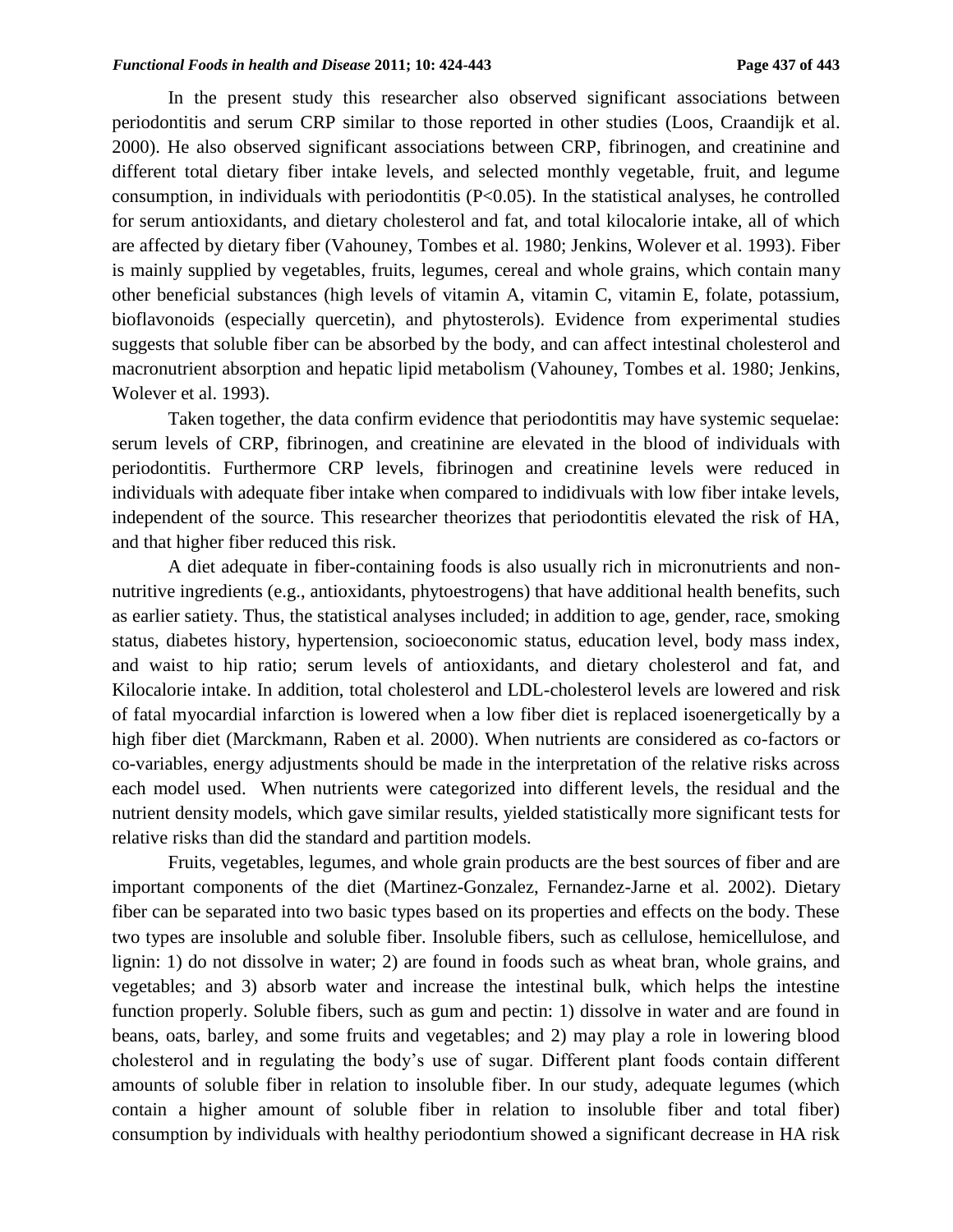(P<0.05), while the other selected vegetables, fruits, and cereals (which contain a lower level of soluble fiber in relation to insoluble and total fiber) did not show this decrease in HA risk.

The association between types of fiber and nonfatal acute myocardial infarction has been examined (Negri, Vecchia et al. 2003), and it was shown that soluble fiber, and fruit fiber significantly reduced the risk of nonfatal acute myocardial infarction, more than insoluble fiber. High intake of total fiber, total insoluble fiber, and vegetable fiber reduced the risk of nonfatal acute myocardial infarction but not significantly; while high intake of cereal fiber tended to increase HA risk slightly. Though an inverse association between fiber intake and HA risk appears established, the causality of this association is still open to debate. Cereal fiber derives chiefly from refined grains, and this may explain the lack of protection by this type of fiber. It has been reported that dietary fiber decreased the risk of first acute myocardial infarction by up to 86% (Martinez-Gonzalez, Fernandez-Jarne et al. 2002), and coronary artery disease by 30% (Martinez-Gonzalez, Fernandez-Jarne et al. 2002), however giving patients/subjects dietary fiber advice had no clear effect on coronary or all-cause mortality (Ness, Hughes et al. 2002).

**Conclusion:** The current observations may explain the epidemiological links between a specific vegetables, fruits, legumes, and cereals, and fit the generalized hypothesis that good dietary habits and proper choice of nutrients consumed reduces the risk of cardiovascular diseases in individuals with periodontitis

**Competing interests:** The author declare that he have no competing interests.

#### **References:**

- 1. Acevedo, M., J. Foody, et al. (2002). "Fibrinogen: associations with cardiovascular events in an outpatient clinic." Am Heart J 143: 277-82.
- 2. Agarwal, S. and A. Rao (1998). "Tomato lycopene and low density lipoprotein oxidation: a human dietary intervention study." Lipids 33(10): 981-4.
- 3. Alaimo, K., I. McDowell, et al. Dietary intake of vitamins, minerals, and fiber of persons ages 2 months and over in the United States: Third National Health and Nutrition Examination Survey, Phase 1, 1988-1991. Advance Data from Vital and Health Statistics, No. 258. Hyattesville, MD, National Center for Health Statistics.
- 4. Arbes, S., Jr., G. Slade, et al. (1999). "Association between extent of periodontal attachment loss and self-reported history of heart attack: An analysis of NHANES III Data." J. Dent. Res. 78(12): 1777-1782.
- 5. Arbes, S., G. Slade, et al. (1999). "Association between extent of periodontal attachment loss and self-reported history of heart attack: an analysis of NHANES III data." J. Dent. Res. 78: 1777- 1782.
- 6. Beck, J., J. Elter, et al. (2001). "Relationship of periodontal disease to carotid artery intimamedia wall thickness: the atherosclerosis risk in communities (ARIC) study." Arterioscler. Thromb. Vasc. Biol. 21(11): 1816-22.
- 7. Berk, B., W. Weintraub, et al. (1990). "Elevation of C-reactive protein in "active" coronary artery disease." Am. J. Cardiol 65: 168-72.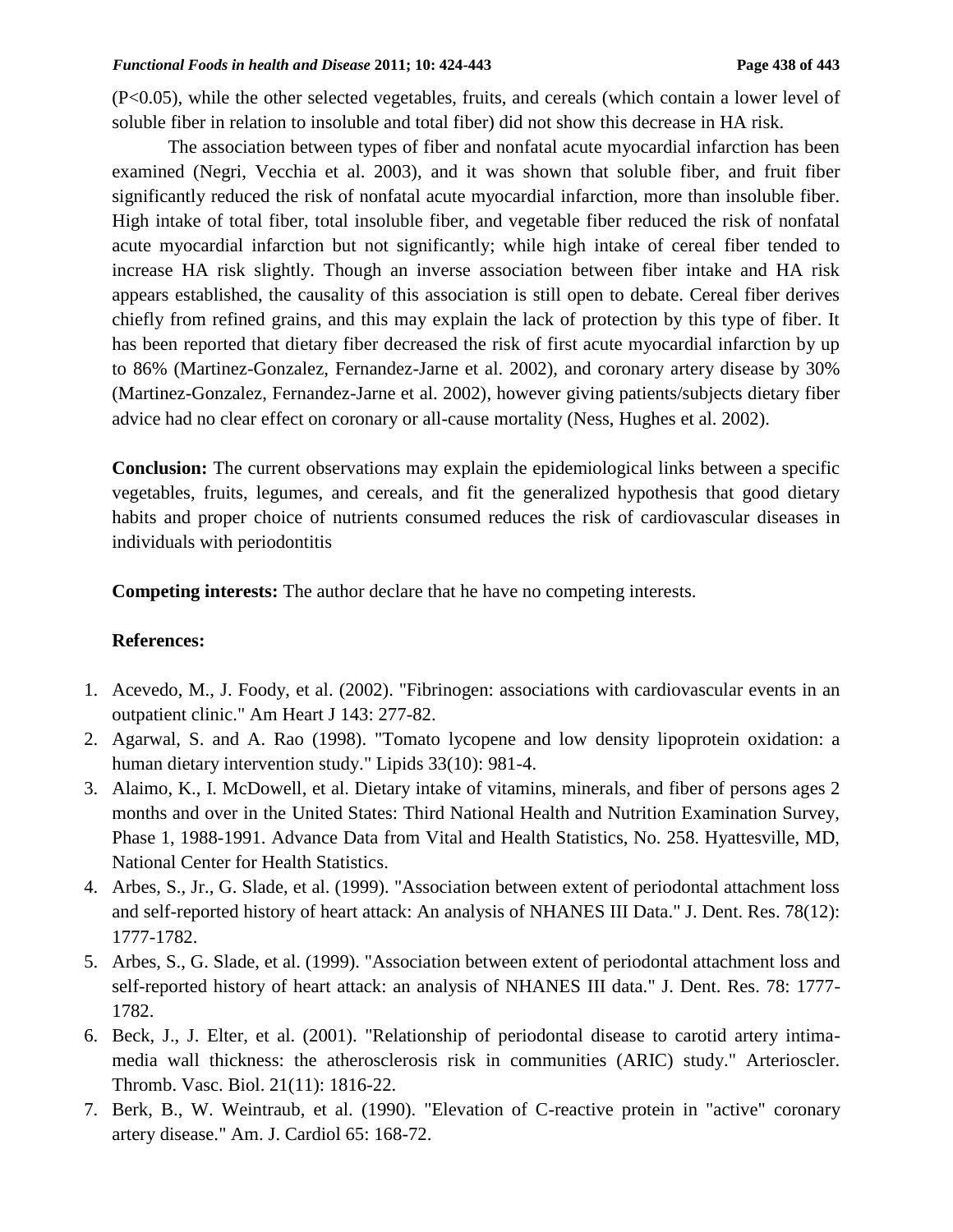- 8. Bonan, K., G. Hellstein, et al. (1994). "Endurance, physical activity, diet and fibrinolysis." Atherosclerosis 106: 65-74.
- 9. Carlos, J., M. Wolfe, et al. (1986). "The extent and severity index: A simple method for use in epidemiologic studies of periodontal disease." J. Clin. Periodontol. 13: 500-505.
- 10. Craig, R., J. Yip, et al. (2003). "Relationship of destructive periodontal disease to the acute-phase response." J Periodontol 74: 1007-16.
- 11. (DHHS), U. S. D. o. H. a. H. s. (1996a). Third National Health and Nutrition Examination Survey, 1988-1994, NHANES III Household Adult Data File (CD-ROM). Public Use Data File. Documentation Number 76200. Hyattsville, MD., National Center for Health Statistics.
- 12. (DHHS), U. S. D. o. H. a. H. s. (1996a). Third National Health and Nutrition Examination Survey, 1988-1994, NHANES III Household Adult Data File (CD-ROM). Public Use Data File. Documentation Number 77560. Hyattsville, MD. Centers for Disease Control., National Center for Health Statistics.
- 13. (DHHS), U. S. D. o. H. a. H. s. (1996b). Third National Health and Nutrition Examination Survey, 1988-1994, NHANES III Household Adult Data File (CD-ROM). Public Use Data File. Documentation Number 76300. Hyattsville, MD., National Center for Health Statistics.
- 14. Djousse, L., R. Ellison, et al. (1998). "Relationship between dietary fiber consumption and fibrinogen and plasminogen activator inhibitor type 1: The National Heart, Lung, and Blood Institute Family Heart Study." Am J Clin Nutr 68: 568-75.
- 15. Ebersole, J., D. Cappalli, et al. (1999). "Systemic manifestations of periodontitis in the nonhuman primate." J Periodontal Res 34: 358-62.
- 16. Engstrom, G., L. Stavenow, et al. (2003). "Inflammation-sensitive plasma proteins and incidence of myocardial infarction in man with low cardiovascular risk." Arterioscler Thromb Vasc Biol 23: 2247-51.
- 17. Ernst, E. and K. Resch (1993). "Fibrinogen as a cardiovascular risk factor: a meta-analysis and review of the literature." Ann Intern Med 118: 956-63.
- 18. Ezzati, T., J. Massey, et al. (1992). "Sample design: Third National Health and Nutrition Examination Survey." (Publication No. (PHS) 92-1387, Series 2, No. 113.).
- 19. Fehily, A., J. Milbank, et al. (1982). "Dietary determinants of lipoproteins, total cholesterol, viscosity, fibrinogen, and blood pressure." Am J Clin Nutr 36: 890-6.
- 20. Fehily, A., J. Yarnell, et al. (1993). "Diet and incident ischaemic heart disease: the Caerphilly Study." Br J Nutr 69: 303-314.
- 21. Furuichi, Y., A. Shimotsu, et al. (2003). "Associations of periodontal status with general health conditions and serum antibody titers for Porphyromonas gingivalis and Actinobacillus actinomycetemcomitans." J Periodontol 74: 1491-7.
- 22. Genco, R., S. Offenbacher, et al. (2002). "Periodontal disease and cardiovascular disease. Epidemiology and possible mechanisms." J. Am. Dent. Assoc. 133: 14S-22S.
- 23. Glurich, I., S. Grossi, et al. (2002). "Systemic inflammation in cardiovascular and periodontal disease: comparative study." Clin Diagn Lad Immunol 9: 425-32.
- 24. Grossi, S. and R. Genco (1998). "Periodontal disease and diabetes mellitus: a two way relationship." Ann. Periodontol. 3: 51-61.
- 25. Hamsten, A., G. Walldius, et al. (1987). "Plasminogen activator inhibitor in plasma: risk factor for recurrent myocardial infarction." Lancet 2: 3-9.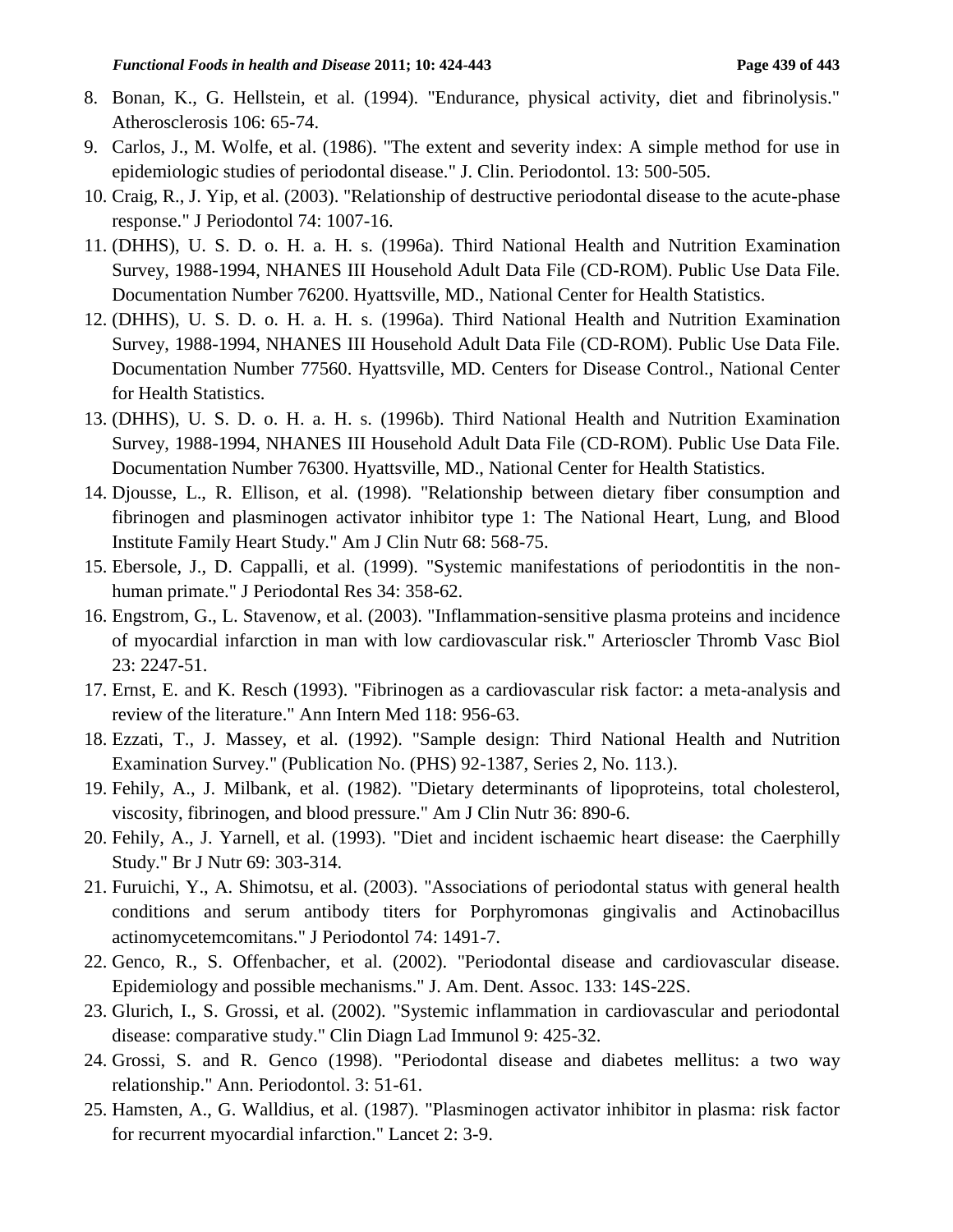- 26. Heinrich, J., L. Balleisen, et al. (1994). "Fibrinogen and factor VII in the prediction of coronary risk. Results from the PROCAM Study in healthy men." Arterioscler Thromb 14: 54-9.
- 27. Hujoel, P., M. Drangholt, et al. (2000). "Periodontal disease and risk of coronary heart disease." JAMA 285(1): 40-41.
- 28. Humble, C., A. Malarcher, et al. (1993). "Dietary fiber and coronary heart disease in middleaged hypercholesterolemic men." Am J Prev Med 9: 197-202.
- 29. Hung, H., W. Willett, et al. (2003). "Tooth loss and dietary intake." J Am Dent Assoc 134: 1185- 92.
- 30. Ide, M., D. McPartlin, et al. (2003). "Effect of treatment of chronic periodontitis on levels of serum markers of acute-phase inflammatory and vascular responses." J Clin Periodontol 30: 334- 40.
- 31. Jenkins, D., T. Wolever, et al. (1993). "Effect of blood lipids of very high intakes of fiber in diets low in saturated fat and cholesterol." New Engl J Med 329: 21-26.
- 32. Johanson, I., P. Tidehag, et al. (1994). "Dental status, diet and cardiovascular risk factors in middle-aged people in northern Sweden." Community Dent Oral Epidemiol 22: 431-6.
- 33. Kannel, W., K. Anderson, et al. (1992). "Whire blood cell count and cardiovascular disease. Insights from the Framingham study." JAMA 267: 1253-1256.
- 34. Kannel, W., P. Wolf, et al. (1987). "Fibrinogen and risk of cardiovascular disease. The Framingham Study." JAMA 258: 1183-6.
- 35. Kaysen, G. and V. Kumar (2003). "Inflammation in ESRD: causes and potential consequences." J Renal Nutr 13: 158-60.
- 36. Khaw, K. and E. Barrett-Connor (1987). "Dietary fiber and reduced iscemic heart disease mortality rates in men and women: a 12-year prospective study." Am J Epidemiol 126: 1093- 1102.
- 37. King, D., B. Egan, et al. (2003). "Relation of dietary fat and fiber to elevation of C-reactive protein." Am J Cardiol 92: 1335-9.
- 38. Krall, E., C. Hayes, et al. (1998). "How dentition status and masticatory function affect nutrient intake." J Am Dent Assoc 129: 1261-9.
- 39. Kromhout, D., E. Bosschieter, et al. (1982). "Dietary fiber and 10-year mortality from coronary heart disease, cancer and all causes: the Zutphen Study." Lancet 2: 518-521.
- 40. Kromhout, D., E. Bosschieter, et al. (1984). "Diet, prevalence and 10-year mortality from coronary heart disease in 871 middle-aged men." Am J Epidemiol 119: 733-41.
- 41. Kushi, L., R. Lew, et al. (1985). "Diet and 20-year mortality from coronary heart disease: the Ireland-Boston Diet-Heart Study." New Engl J Med 312: 811-818.
- 42. Liu, R., C. Cao, et al. (2001). "Polymorphonuclear nwutrophils and their mediators in gingival tissues from generalized aggressive periodontitis." J. Periodontol. 72(11): 1545-53.
- 43. Liu, S., J. Buring, et al. (2002). "A prospective study of dietary fiber intake and risk of cardiovascular disease among women." J Am Coll Cardiol 39: 49-56.
- 44. Liuizzo, G. and V. Rizello (2001). "C-reactive protein and primary prevention of ischemic heart diseae." Clin. Chim. Acta 311(1): 45-8.
- 45. Loos, B., J. Craandijk, et al. (2000). "Evaluation of systemic markers related to cardiovascular disease in peripheral blood of periodontitis patients." J. Periodont. 71(10): 1528-34.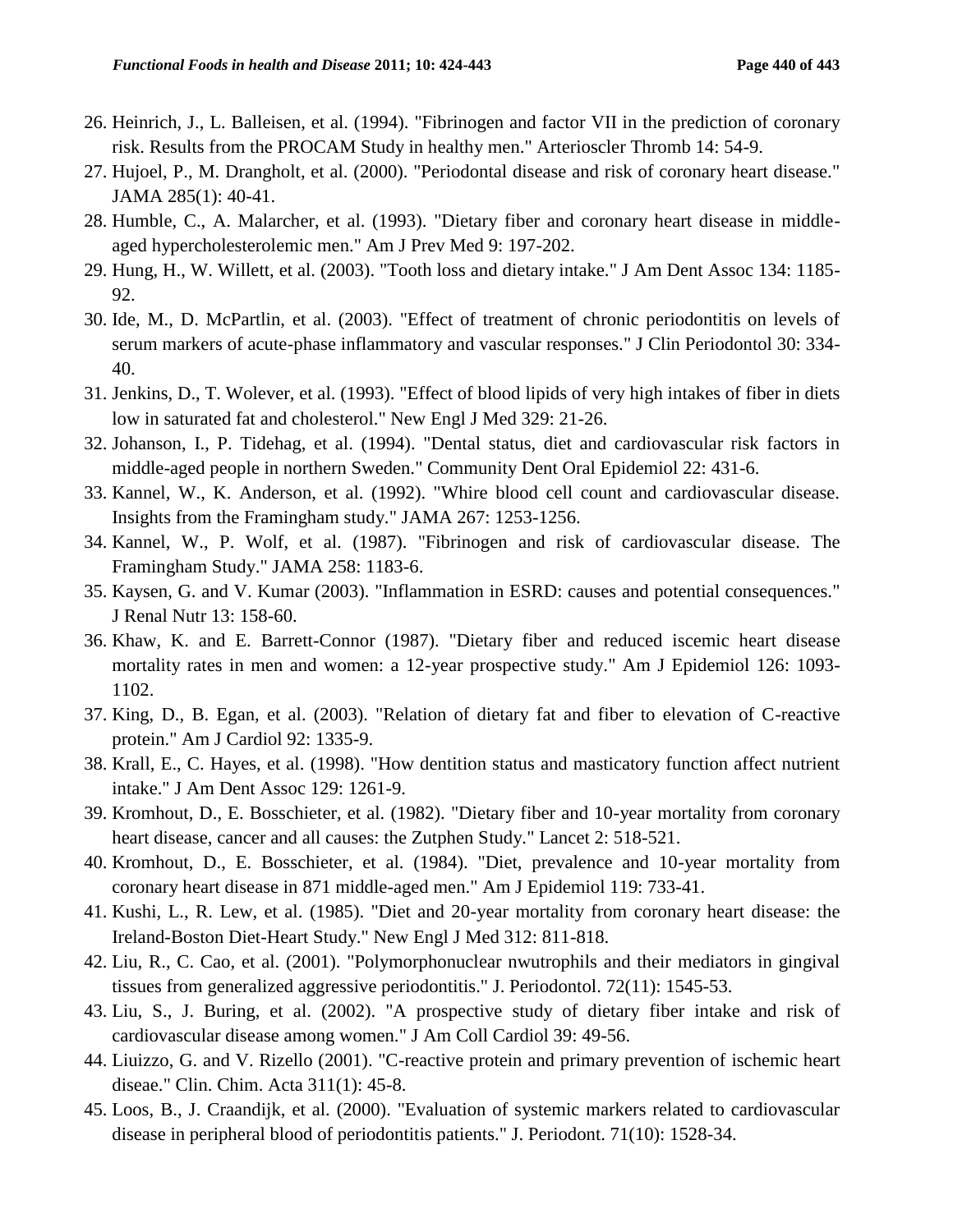- 46. Loos, B. G., J. Craandijk, et al. (2000). "Evaluation of systemic markers related to cardiovascular disease in peripheral blood of periodontitis patients." J. Periodontol. 71(10): 1528-34.
- 47. Lowe, G. (2001). "The relationship between infection, inflammation, and cardiovascular disease: an overview." Ann Periodontol 6: 1-8.
- 48. Ludwig, D., M. Pereira, et al. (1999). "Dietary fiber, weight gain, and cardiovascular disease risk factors in young adults." JAMA 282: 1539-46.
- 49. Mann, J., I. Dulau-Florea, et al. (2003). "Looking for people at high cardiovascular risk? Look at serum-creatinine." Eur Heart J 24: 381-383.
- 50. Marckmann, P., A. Raben, et al. (2000). "Ad libitum intake of low-fat diets rich in either starchy foods or sucrose: effects on blood lipids, factor Vii coagulant activity, and fibrinogen." Metabolism 49: 731-5.
- 51. Marckmann, P., B. Sandstrom, et al. (1993). "Favorable long-term effect of a low-fat/high-fiber diet on human blood coagulation and fibrinolysis." Arterioscler Thromb 13: 505-11.
- 52. Marlett, J. and T.-F. Cheung (1997). "Database and quick methods of assessing typical dietary fiber intakes using data for 228 commonly consumed foods." J am Diet Assoc 97: 1139-1148, 1151.
- 53. Marlett, J., M. McBurney, et al. (2002). "Position of the American Dietetic Association: Health implications of dietary fiber." J Am Diet Assoc 102: 993-1000.
- 54. Martinez-Gonzalez, M., E. Fernandez-Jarne, et al. (2002). "Role of fibre and fruit in the Mediterranean diet to protect against myocardial infarction: a case-control study in Spain." Eur J Clin Nutr 56: 715-22.
- 55. Martinez-Gonzalez, M., E. Fernandez-Jarne, et al. (2002). "Mediterranean diet and reduction in the risk of a first acute myocardial infarction: an operational dietary score." Eur J Nutr 41: 153- 60.
- 56. Masaka, T., J. Hayashi, et al. (1999). "Soluble CD14-dependent intercellular adhesion molecular-1 induction by Porphyromonas gingivalis lipopolysaccharide in human gingival fibroblasts." J. Periodontol. 70(7): 772-8.
- 57. Maseri, A., L. Biasucci, et al. (1996). "Elevated levels of interleukin-6 in unstable angina." Circulation 94: 874-877.
- 58. Matts, J., J. Karnegis, et al. (1993). "Serum creatinine as an independent predictor of coronary heart disease mortality in normotensive survivors of myocardial infarction. POSCH Group." J Fam Pract 36: 497-503.
- 59. Meade, T., M. Brozovic, et al. (1986). "Haemostatic function and ischaemic heart disease: principal results of the Northwick Park Heart Study." Lancet 2: 533-7.
- 60. Meade, T., V. Ruddock, et al. (1993). "Fibrinolytic activity, clotting factors, and long-term incidience of ischemic heart disease in the Northwick Park Heart Study." Lancet 342: 1076-9.
- 61. Mendall, M. A., P. Patel, et al. (1996). "C reactive protein and its relation to cardiovascular risk factors: a population based croo sectional study." BMJ 312: 1061.
- 62. Morris, J., J. Marr, et al. (1977). "Diet and heart: a postscript." BMJ 2: 1307-1314.
- 63. Negri, E., C. Vecchia, et al. (2003). "Fiber intake and risk of nonfatal acute myocardial infarction." Eur J Clin Nutr 57: 464-70.
- 64. Ness, A., J. Hughes, et al. (2002). "The long-term effect of dietary advice in men with coronary disease: follow-up of the Diet and Reinfarction trial (DART)." Eur J Clin Nutr 56: 512-8.